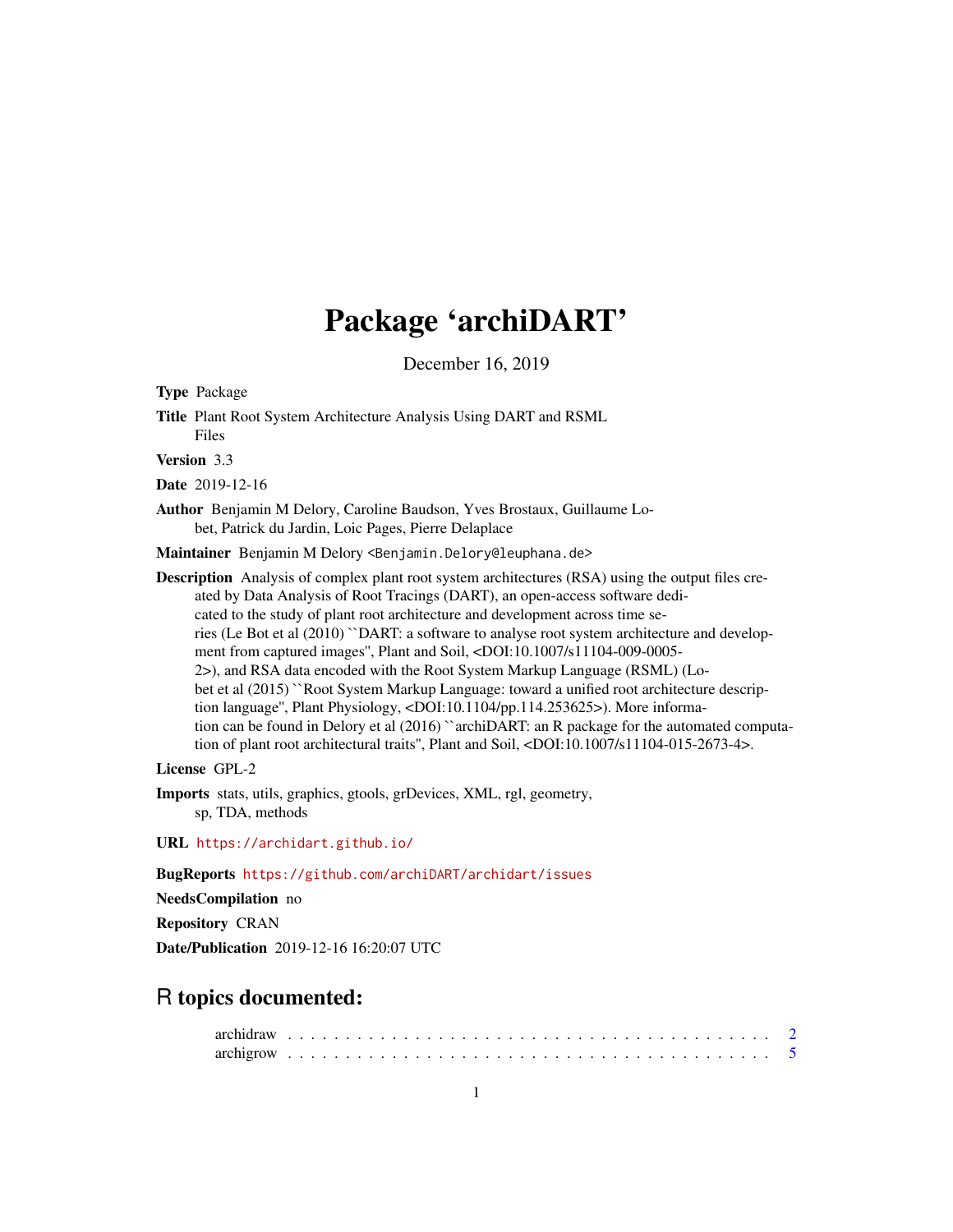#### <span id="page-1-0"></span>2 archidraw and  $\alpha$  archidraw and  $\alpha$  archidraw and  $\alpha$  archidraw and  $\alpha$  archidraw and  $\alpha$

| Index |  |  |  |  |  |  |  |  |  |  |  |  |  |  |  |  |  |
|-------|--|--|--|--|--|--|--|--|--|--|--|--|--|--|--|--|--|
|       |  |  |  |  |  |  |  |  |  |  |  |  |  |  |  |  |  |
|       |  |  |  |  |  |  |  |  |  |  |  |  |  |  |  |  |  |
|       |  |  |  |  |  |  |  |  |  |  |  |  |  |  |  |  |  |
|       |  |  |  |  |  |  |  |  |  |  |  |  |  |  |  |  |  |
|       |  |  |  |  |  |  |  |  |  |  |  |  |  |  |  |  |  |
|       |  |  |  |  |  |  |  |  |  |  |  |  |  |  |  |  |  |
|       |  |  |  |  |  |  |  |  |  |  |  |  |  |  |  |  |  |
|       |  |  |  |  |  |  |  |  |  |  |  |  |  |  |  |  |  |
|       |  |  |  |  |  |  |  |  |  |  |  |  |  |  |  |  |  |

archidraw *Plotting Vectorized Root Systems*

# Description

Plotting vectorized root systems for selected observation dates using Data Analysis of Root Tracings (DART) output files and RSA data encoded with the Root System Markup Language (RSML). More information can be found in Delory et al (2016), Le Bot et al (2010), and Lobet et al (2015).

# Usage

```
archidraw(inputlie=NULL, inputrsml=NULL, res=NULL, unitlength="px", rsml.connect=FALSE,
       rsml.date=NULL, unitangle="d", rotation=0, numdate=NULL, finalscale=NULL,
      coldate=par("col"), twod=NULL, main=NULL, xlab=NULL, ylab=NULL, zlab=NULL,
          xlim=NULL, ylim=NULL, zlim=NULL,...)
```
# Arguments

| inputlie   | A character string specifying the path to the folder containing the lie files created<br>by DART. This argument could be the same as inputrsml.                                                                                                                                                                                                                                                                                                                                                                                                                                                                                                                       |
|------------|-----------------------------------------------------------------------------------------------------------------------------------------------------------------------------------------------------------------------------------------------------------------------------------------------------------------------------------------------------------------------------------------------------------------------------------------------------------------------------------------------------------------------------------------------------------------------------------------------------------------------------------------------------------------------|
| inputrsml  | A character string specifying the path to the folder containing the RSML files.<br>This argument could be the same as inputlie.                                                                                                                                                                                                                                                                                                                                                                                                                                                                                                                                       |
| res        | Mandatory for DART files only. If images were acquired with a flatbed scan-<br>ner: a numeric value specifying the resolution of the images used to vectorize<br>the root systems with DART (resolution is expressed in dots/inch). If images<br>were acquired with a digital camera: the ratio between the length of a refer-<br>ence object located on the image expressed in pixels and the actual length of the<br>same object expressed in inches. For DART files, this argument must be speci-<br>fied if unitlength="mm" or unitlength="cm". For RSML files, the resolution<br>is imported from the metadata and does not need to be specified as an argument. |
| unitlength | A character string specifying the unit of length that must be used to plot the root<br>systems. The value acceptable for this argument could be either "px" for pixels,<br>"cm" for centimetres or "mm" for millimetres.                                                                                                                                                                                                                                                                                                                                                                                                                                              |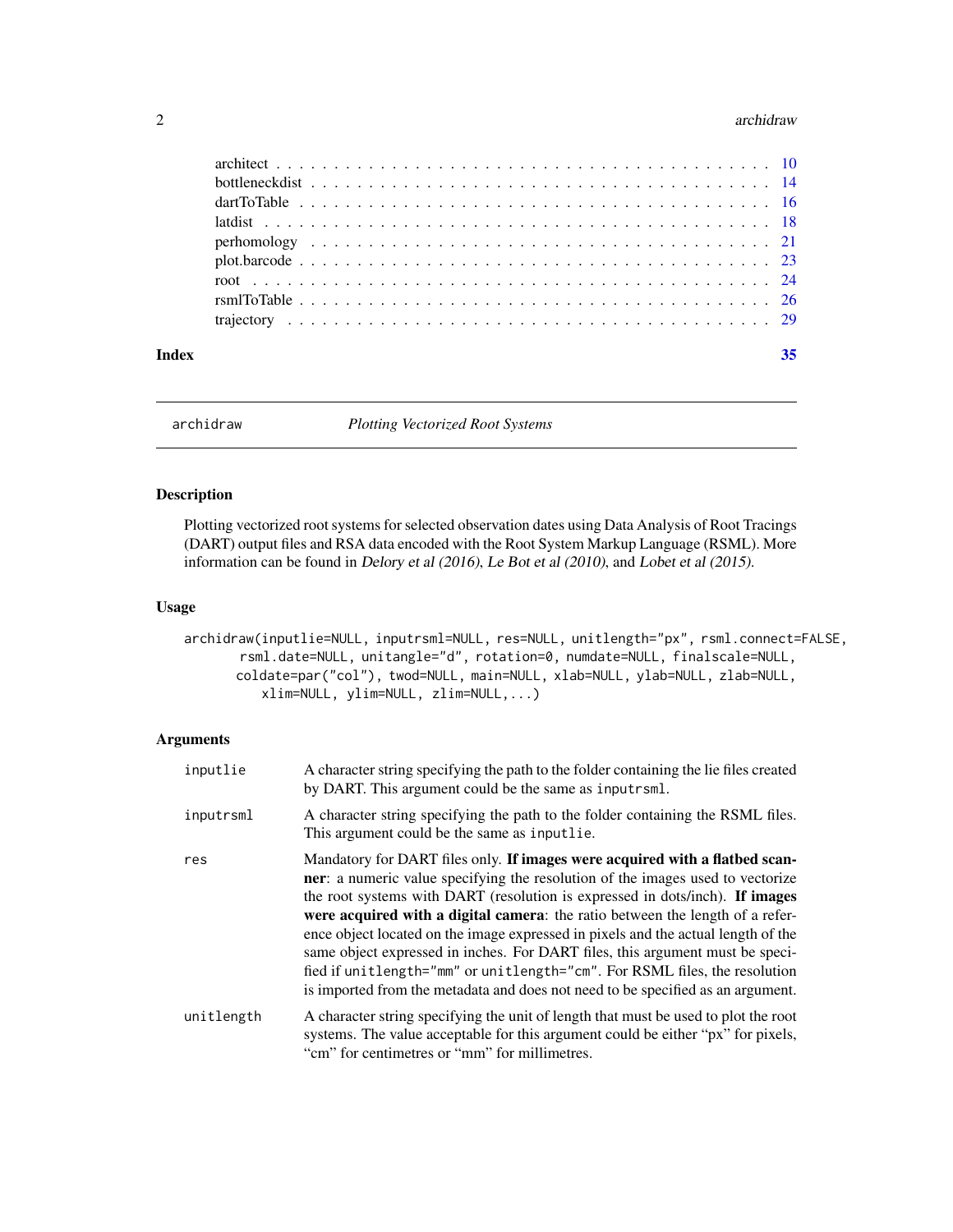# archidraw 3

| rsml.connect | Only used for RSML files. A logical value that must be specified when is . null (inputrsml)=FALSE.<br>If TRUE, the lateral roots are connected to their parent root (see details). If FALSE,<br>no connection is made between daughter and mother roots.                                                                                                                                                            |
|--------------|---------------------------------------------------------------------------------------------------------------------------------------------------------------------------------------------------------------------------------------------------------------------------------------------------------------------------------------------------------------------------------------------------------------------|
| rsml.date    | Only used for RSML files. A numeric value specifying the root system age<br>(the unit of time is defined by the user). If rsml.date=NULL, a default value<br>of 1 is used by the function. If the root system age is stored as a continuous<br>function along the root segments, a character string specifying the name/label of<br>the function can be used (see details).                                         |
| unitangle    | A character string specifying the unit that must be used to express the calculated<br>angles. The value acceptable for this argument could be either "d" for degrees<br>(default value) or "r" for radians.                                                                                                                                                                                                         |
| rotation     | A numeric value specifying the angle (expressed in unitangle) that must be<br>used to perform a clockwise rotation of 2D root systems (see details).                                                                                                                                                                                                                                                                |
| numdate      | A numeric value or a vector of numeric values specifying the identification num-<br>ber of all observation dates at which the root system(s) must be plotted (see<br>details).                                                                                                                                                                                                                                      |
| finalscale   | A logical value that must be specified when is.null(numdate)=FALSE. If TRUE,<br>the root system architecture at the selected observation dates is plotted with the<br>same axis scales to that used to draw the root system architecture at the last<br>observation date. If FALSE, the root system architecture at each observation date<br>is plotted using different axis ranges of coordinates (x1im and y1im). |
| coldate      | A vector specifying the color(s) that must be used to plot the root system(s) at<br>the selected observation dates (see details).                                                                                                                                                                                                                                                                                   |
| twod         | When RSML files contain 3D RSA data, should the root systems be plotted in<br>2D? This argument can be NULL (3D plots) or a character vector giving the<br>name of the axes to plot (can be $c("x", "y"), c("x", "z"), or c("y", "z"))$ .                                                                                                                                                                           |
| main         | A character string giving a main title for the plot. When main=NULL, the default<br>title for each plot is the name of the corresponding lie/RSML file.                                                                                                                                                                                                                                                             |
| xlab         | A character string giving a label for the X axis. When xlab=NULL, the default<br>label for the $X$ axis is $X$ (unitlength).                                                                                                                                                                                                                                                                                        |
| ylab         | A character string giving a label for the Y axis. When ylab=NULL, the default<br>label for the Y axis is Y (unitlength).                                                                                                                                                                                                                                                                                            |
| zlab         | A character string giving a label for the Z axis. When zlab=NULL, the default<br>label for the Z axis is Z (unitlength).                                                                                                                                                                                                                                                                                            |
| xlim         | A numeric vector (length=2) giving the $X$ limits of the plot using the same unit<br>as unitlength.                                                                                                                                                                                                                                                                                                                 |
| ylim         | A numeric vector (length=2) giving the Y limits of the plot using the same unit<br>as unitlength.                                                                                                                                                                                                                                                                                                                   |
| zlim         | A numeric vector (length=2) giving the $Z$ limits of the plot using the same unit<br>as unitlength.                                                                                                                                                                                                                                                                                                                 |
| $\cdots$     | Additional graphical parameters (see details).                                                                                                                                                                                                                                                                                                                                                                      |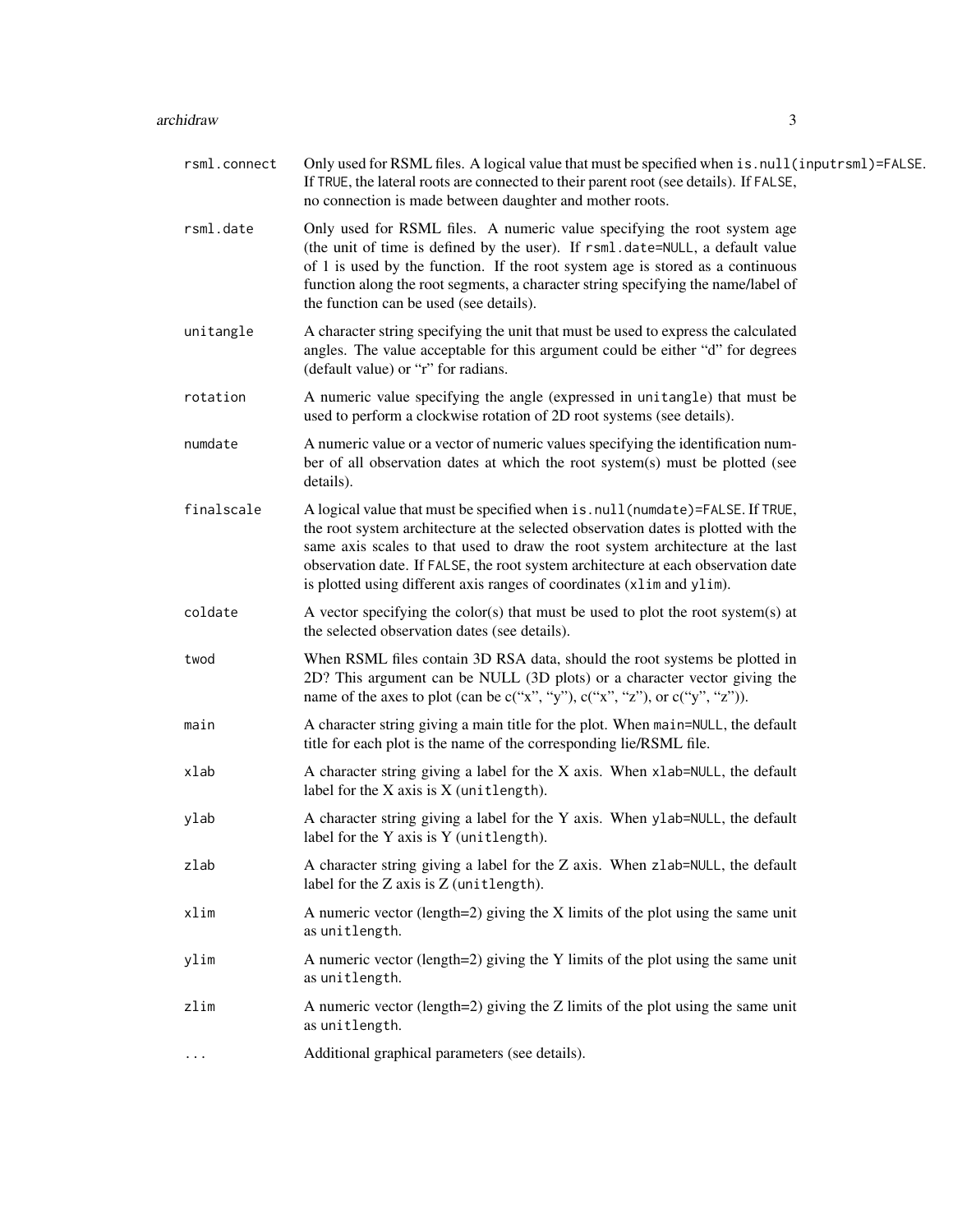#### <span id="page-3-0"></span>Details

To run archidraw efficiently, DART and RSML files must have been saved with their appropriate extension (.lie or .rsml). By default (when numdate=NULL), only the root system architecture at the last observation date is plotted.

If the number of elements specified in coldate is lower than the number of observation dates, archidraw replicates the elements stored in coldate to plot the root system(s). When the number of elements specified in coldate is greater than the number of observation dates, only the first corresponding elements in coldate are used by archidraw to plot the root system(s).

After reading the RSML files located in inputrsml, the data associated with each root system are converted into a data frame possessing the same structure as the lie files created by DART. The archidraw function then uses these data frames to plot the root system(s).

The argument rsml.date is used to create a tps file for each root system located in inputrsml. If the root system age is stored as a continuous function along the root segments, the rsml.date argument can be a character string specifying the name/label of the function. For instance, the root system age at the first apparition of each node is stored as a continuous function called "age" in RSML files containing RSA data simulated with the ArchiSimple model (Pages et al (2013)). The "age" function attaches the root system age along the root segments, so that each node is associated with one age value. An RSML library containing 3D RSA data simulated with ArchiSimple is available here: <https://doi.org/10.5281/zenodo.208214>.

The rsml.connect argument can be used to connect the lateral roots to their corresponding mother root. If rsml.connect=TRUE, each point starting a lateral root is connected to the nearest point located on its mother root. DBase is approximated by the distance between the parent root base and the point located on the mother root that is closest to the point starting a lateral root. Using RSML files, only RSA data associated with roots possessing a branching order lower or equal to 7 are used for the computation of RSA traits.

Due to technical limitations, it is sometimes easier to take a picture of a root system if it is rotated before image acquisition. In this case, the vectorized root system depicts a rotation compared with the natural plant root system. In order to make a correction, one can use rotation to specify an angle value expressed in unitangle to rotate the vectorized root system clockwise before plotting.

Additional graphical parameters can be used to personalize the graphical outputs (see [par](#page-0-0)).

#### Value

Returns a plot for each vectorized root system located in inputlie/inputrsml.

#### Author(s)

Benjamin M. Delory, Caroline Baudson, Yves Brostaux, Guillaume Lobet, Loic Pages, Patrick du Jardin, Pierre Delaplace

#### References

Delory B.M., Baudson C., Brostaux Y., Lobet G., du Jardin P., Pages L., Delaplace P. (2016) archi-DART: an R package for the automated computation of plant root architectural traits, *Plant and Soil*, DOI: 10.1007/s11104-015-2673-4.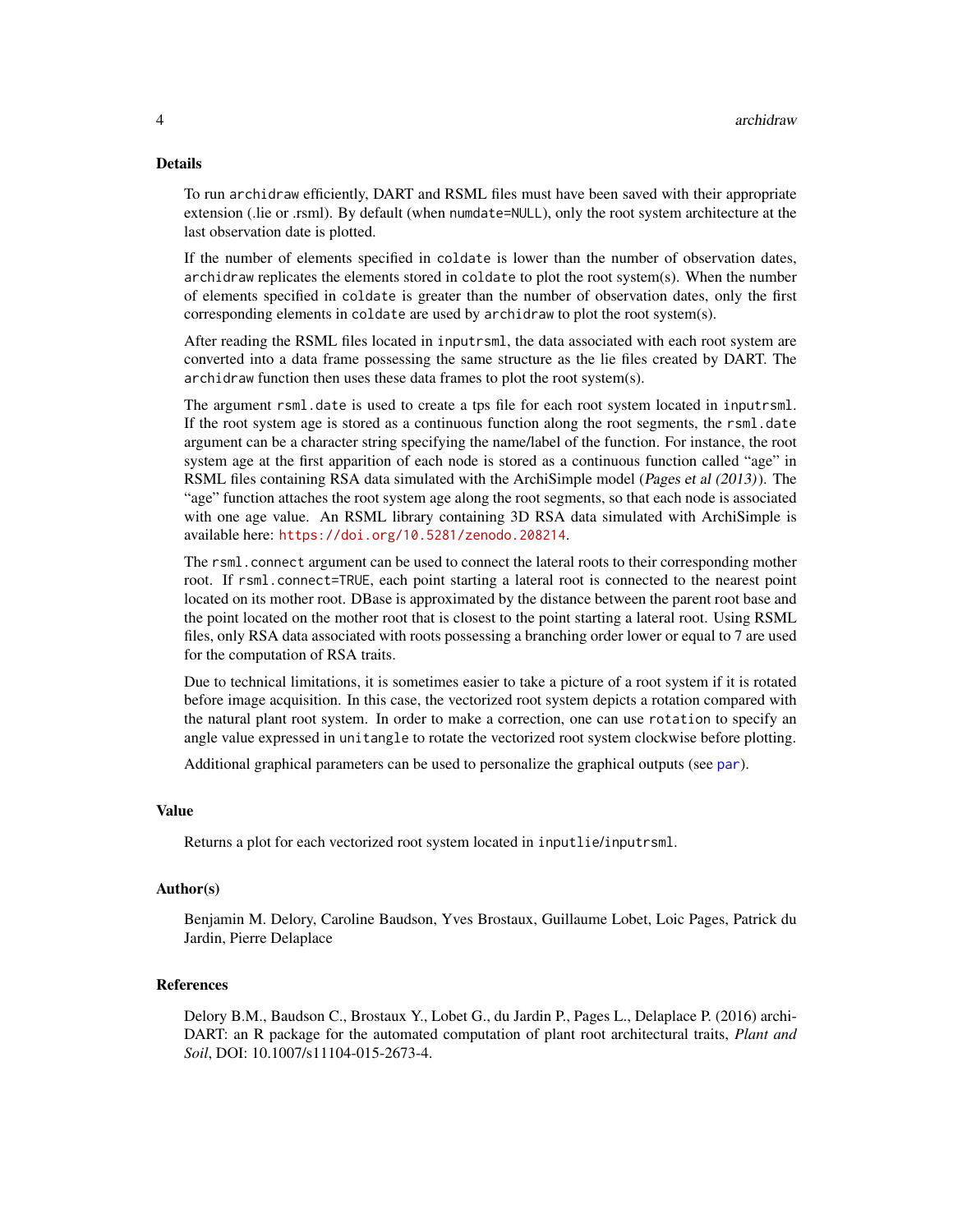#### <span id="page-4-0"></span>archigrow 5

Le Bot J., Serra V., Fabre J., Draye X., Adamowicz S., Pages L. (2010) DART: a software to analyse root system architecture and development from captured images, *Plant and Soil*, DOI: 10.1007/s11104-009-0005-2.

Lobet G., Pound M.P., Diener J., Pradal C., Draye X., Godin C., Javaux M., Leitner D., Meunier F., Nacry P., Pridmore T.P., Schnepf A. (2015) Root System Markup Language: Toward a Unified Root Architecture Description Language, *Plant Physiology*, DOI: 10.1104/pp.114.253625.

Pages L., Becel C., Boukcim H., Moreau D., Nguyen C., Voisin, A-S. (2013) Calibration and evaluation of ArchiSimple, a simple model of root system architecture, *Ecological Modelling*, DOI: 10.1016/j.ecolmodel.2013.11.014.

#### See Also

[par](#page-0-0).

# Examples

```
## Locate folder with DART and RSML files
path <- system.file("extdata", package="archiDART")
```
##----------------- ## DART files only ##-----------------

```
## Plot RSA at several observation dates
## One color for each observation date
archidraw(inputlie=path, res=75, unitlength="cm", numdate=c(15,31), finalscale=TRUE,
\text{coldate=rainbow}(31), \text{ lwd=2}, \text{las=1}, \text{ bty="1", asp=1, xaxp=c(0,30,3), yaxp=c(0,90,9))}##-----------------
## RSML files only
##-----------------
## Plot RSA at the last observation date
## One color for each observation date
##2D plot
archidraw(inputrsml=path, unitlength="cm", rsml.date="age", coldate=rainbow(15), lwd=2,
twod=c("x", "y"), asp=1, las=1, bty="l")
```
##--------------------- ## DART and RSML files ##---------------------

```
archidraw(inputlie=path, inputrsml=path, res=75, unitlength="cm", rsml.date="age",
coldate="black", lwd=2, las=1, bty="l", asp=1)
```
archigrow *Computing Growth Rates and Plotting of Vectorized Root Systems*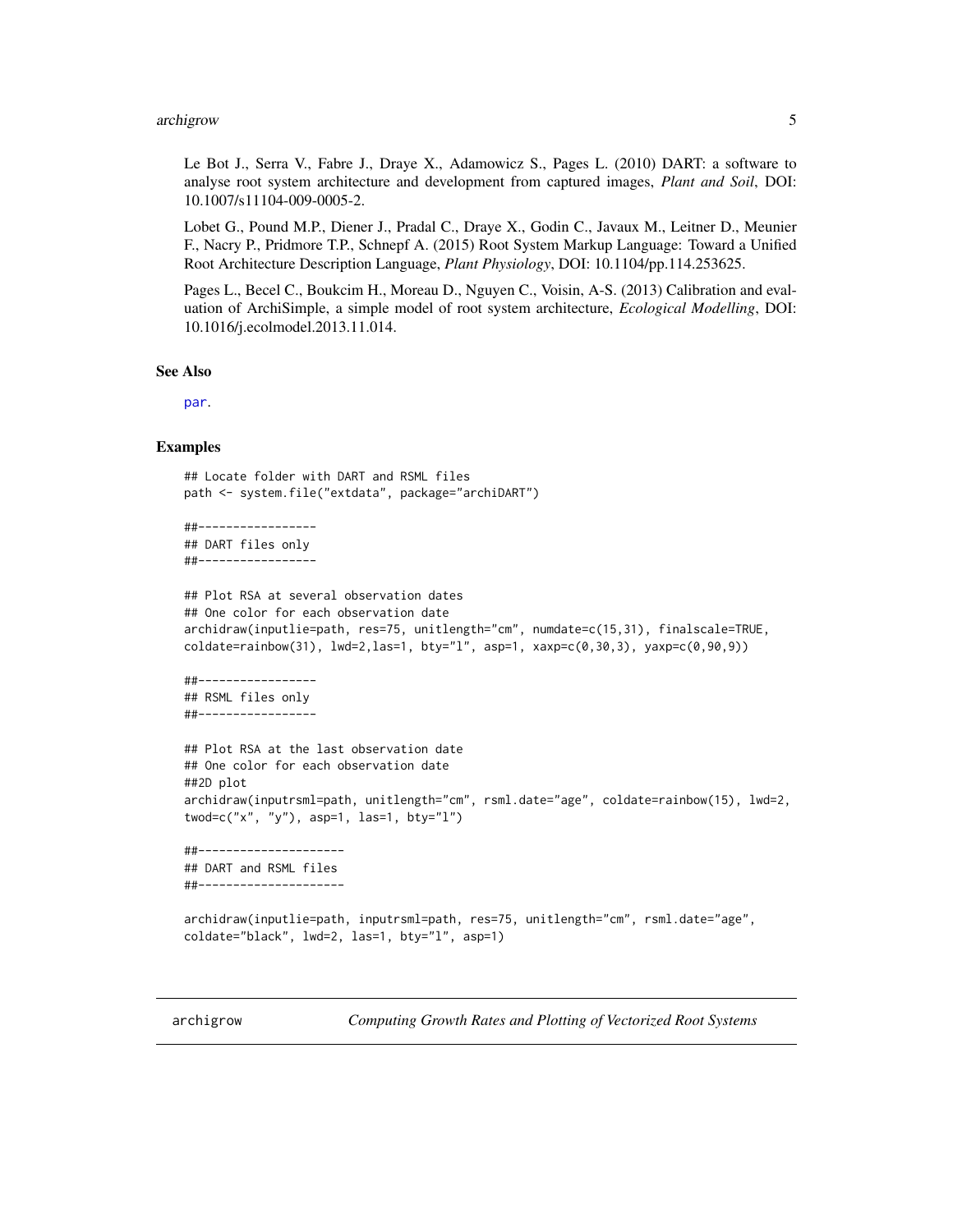# Description

Calculation of growth rate matrices and plotting of vectorized root systems for selected observation dates using Data Analysis of Root Tracings (DART) output files and RSA data encoded with the Root System Markup Language (RSML). In the final plots, the color code used for each link constituting a vectorized root system depends on its corresponding growth rate value. More information can be found in Delory et al (2016), Le Bot et al (2010), and Lobet et al (2015).

# Usage

archigrow(inputlie=NULL, inputtps=NULL, inputrsml=NULL, res=NULL, unitlength="px", rsml.date="age", rsml.connect=TRUE, plot=TRUE, twod=NULL, export.colors=FALSE, unittime=NULL, unitangle="d", rotation=0, numdate=NULL, finalscale=NULL, coldyn=NULL, GRscale=NULL, main=NULL, xlab=NULL, ylab=NULL, zlab=NULL, xlim=NULL, ylim=NULL, zlim=NULL, ...)

# Arguments

| inputlie     | A character string specifying the path to the folder containing the lie files created<br>by DART. This argument could be the same as inputtps/inputrsml.                                                                                                                                                                                                                                                                                                                                                                                                                                                                                                              |
|--------------|-----------------------------------------------------------------------------------------------------------------------------------------------------------------------------------------------------------------------------------------------------------------------------------------------------------------------------------------------------------------------------------------------------------------------------------------------------------------------------------------------------------------------------------------------------------------------------------------------------------------------------------------------------------------------|
| inputtps     | A character string specifying the path to the folder containing the tps files cre-<br>ated by DART. This argument could be the same as inputlie/inputrsml.                                                                                                                                                                                                                                                                                                                                                                                                                                                                                                            |
| inputrsml    | A character string specifying the path to the folder containing the RSML files.<br>This argument could be the same as inputlie/inputtps.                                                                                                                                                                                                                                                                                                                                                                                                                                                                                                                              |
| res          | Mandatory for DART files only. If images were acquired with a flatbed scan-<br>ner: a numeric value specifying the resolution of the images used to vectorize<br>the root systems with DART (resolution is expressed in dots/inch). If images<br>were acquired with a digital camera: the ratio between the length of a refer-<br>ence object located on the image expressed in pixels and the actual length of the<br>same object expressed in inches. For DART files, this argument must be speci-<br>fied if unitlength="mm" or unitlength="cm". For RSML files, the resolution<br>is imported from the metadata and does not need to be specified as an argument. |
| unitlength   | A character string specifying the unit of length that must be used by the function<br>to plot the root systems. The value acceptable for this argument could be either<br>"px" for pixels, "cm" for centimetres or "mm" for millimetres.                                                                                                                                                                                                                                                                                                                                                                                                                              |
| rsml.date    | Only used for RSML files. A numeric value specifying the root system age<br>(the unit of time is defined by the user). If rsml.date=NULL, a default value<br>of 1 is used by the function. If the root system age is stored as a continuous<br>function along the root segments, a character string specifying the name/label of<br>the function can be used (see details).                                                                                                                                                                                                                                                                                           |
| rsml.connect | Only used for RSML files. A logical value that must be specified when is . null (inputrsml)=FALSE.<br>If TRUE, the lateral roots are connected to their parent root (see details). If FALSE,<br>no connection is made between daughter and mother roots.                                                                                                                                                                                                                                                                                                                                                                                                              |
| plot         | A logical value. Should the root system(s) be plotted? TRUE is yes, FALSE is no.                                                                                                                                                                                                                                                                                                                                                                                                                                                                                                                                                                                      |
| twod         | When RSML files contain 3D RSA data, should the root systems be plotted in<br>2D? This argument can be NULL (3D plots) or a character vector giving the<br>name of the axes to plot (can be $c("x", "y"), c("x", "z"), or c("y", "z"))$ .                                                                                                                                                                                                                                                                                                                                                                                                                             |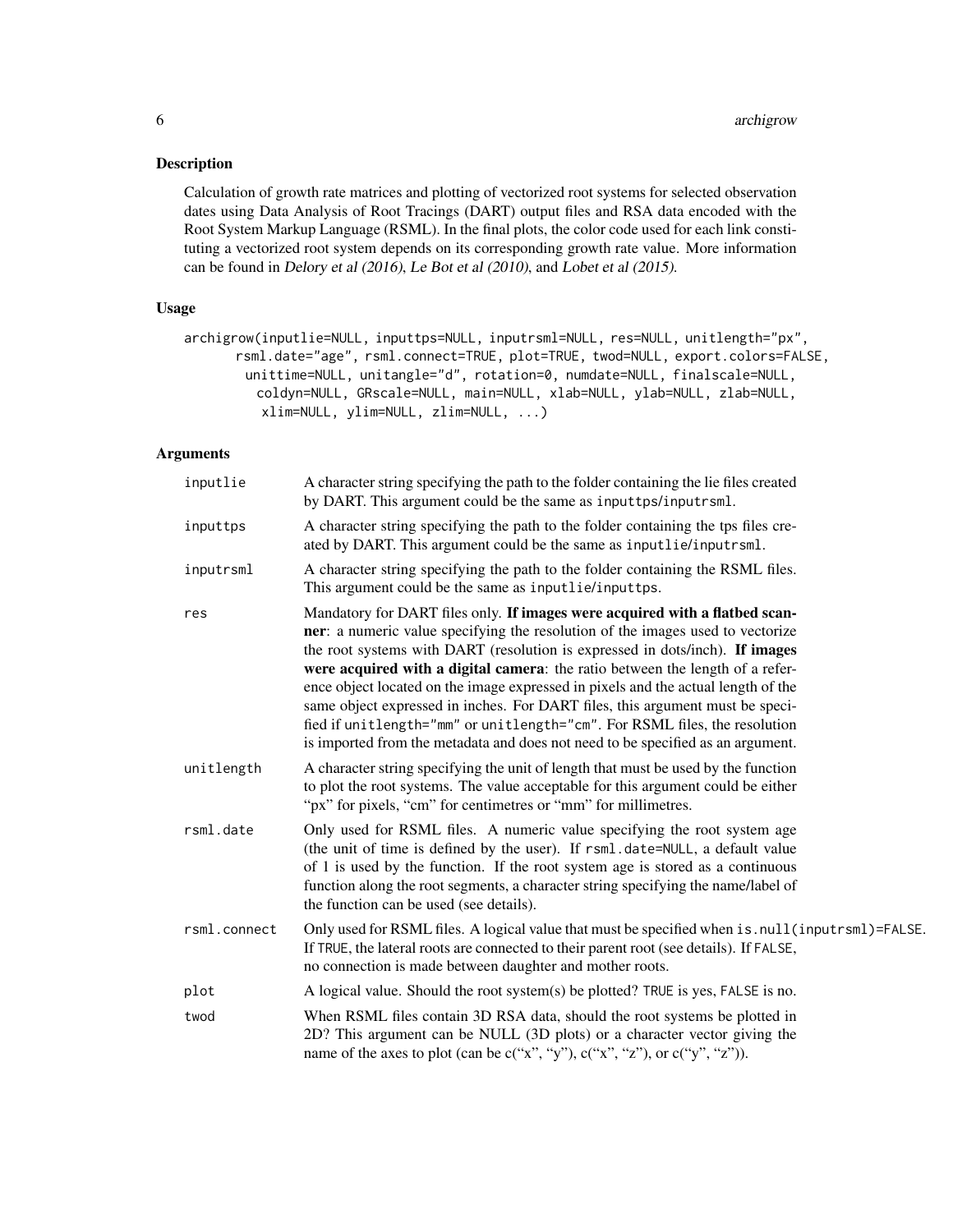| export.colors | A logical value. Should the color values be exported? If TRUE, a matrix giving<br>the color code of each root at each observation date is exported. If FALSE, no<br>color matrix is exported.                                                                                                                                                                                                                                                                                                                              |
|---------------|----------------------------------------------------------------------------------------------------------------------------------------------------------------------------------------------------------------------------------------------------------------------------------------------------------------------------------------------------------------------------------------------------------------------------------------------------------------------------------------------------------------------------|
| unittime      | A character string specifying the unit of time used to express the data (all char-<br>acter strings are valid for this argument). For RSML files, unittime is imported<br>from the metadata and does not need to be specified as an argument.                                                                                                                                                                                                                                                                              |
| unitangle     | A character string specifying the unit that must be used by the function to ex-<br>press the calculated angles. The value acceptable for this argument could be<br>either "d" for degrees (default value) or "r" for radians.                                                                                                                                                                                                                                                                                              |
| rotation      | A numeric value specifying the angle (expressed in unitangle) that must be<br>used to perform a clockwise rotation of 2D root systems (see details).                                                                                                                                                                                                                                                                                                                                                                       |
| numdate       | A numeric value or a vector of numeric values specifying the identification num-<br>ber of all observation dates at which the root system(s) must be plotted (see<br>details).                                                                                                                                                                                                                                                                                                                                             |
| finalscale    | A logical value that must be specified when is.null(numdate)=FALSE. If TRUE,<br>the root system architecture at the selected observation dates is plotted with the<br>same axis scales to that used to draw the root system architecture at the last<br>observation date. If FALSE, the root system architecture at each observation date<br>is plotted using different axis ranges of coordinates (xlim and ylim).                                                                                                        |
| coldyn        | A vector specifying the color(s) that must be used to plot the root system(s) at<br>the selected observation dates. The function colors each link constituting a vec-<br>torized root system depending on its corresponding growth rate value. To do<br>so, archigrow interpolates the color(s) contained in coldyn between the mini-<br>mum and the maximum values of the computed standardized growth rate matrix<br>(if is.null(GRscale)=TRUE) or between min(GRscale) and max(GRscale) (if<br>is.null(GRscale)=FALSE). |
| GRscale       | A numeric vector (length=2) specifying the minimum and the maximum growth<br>rate values (expressed in unitlength/unittime) that must be used to plot each<br>vectorized root system.                                                                                                                                                                                                                                                                                                                                      |
| main          | A character string giving a main title for the plot. When is . null (main)=TRUE,<br>the default title for each plot is the name of the corresponding lie/RSML file.                                                                                                                                                                                                                                                                                                                                                        |
| xlab          | A character string giving a label for the X axis. When $is. null(xlab)$ =TRUE,<br>the default label for the $X$ axis is $X$ (unitlength).                                                                                                                                                                                                                                                                                                                                                                                  |
| ylab          | A character string giving a label for the Y axis. When is . null(ylab)=TRUE,<br>the default label for the Y axis is Y (unitlength).                                                                                                                                                                                                                                                                                                                                                                                        |
| zlab          | A character string giving a label for the Z axis. When is . null(zlab)=TRUE,<br>the default label for the Z axis is Z (unitlength).                                                                                                                                                                                                                                                                                                                                                                                        |
| xlim          | A numeric vector (length=2) giving the $X$ limits of the plot using the same unit<br>as unitlength.                                                                                                                                                                                                                                                                                                                                                                                                                        |
| ylim          | A numeric vector (length=2) giving the Y limits of the plot using the same unit<br>as unitlength.                                                                                                                                                                                                                                                                                                                                                                                                                          |
| zlim          | A numeric vector (length=2) giving the Z limits of the plot using the same unit<br>as unitlength.                                                                                                                                                                                                                                                                                                                                                                                                                          |
| $\cdots$      | Additional graphical parameters (see details).                                                                                                                                                                                                                                                                                                                                                                                                                                                                             |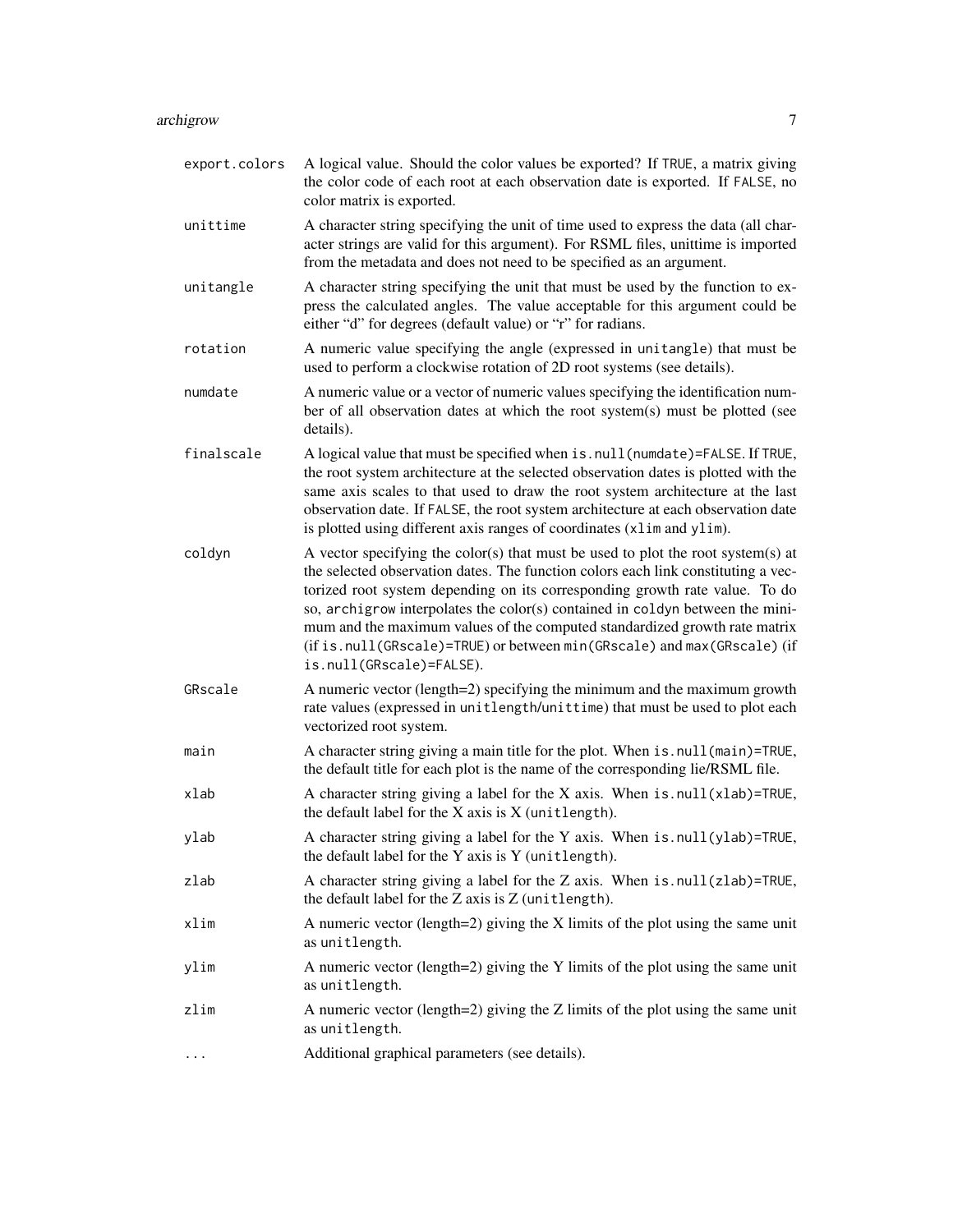# <span id="page-7-0"></span>Details

To run archigrow efficiently, DART and RSML files must have been saved with their appropriate extension (.lie, .tps, or .rsml). By default (when numdate=NULL), only the root system architecture at the last observation date is plotted.

If inputtps contains more than one tps file, the number of tps files in inputtps must be equal to the number of lie files in inputlie and corresponding lie and tps files must have the same name.

After reading the RSML files located in inputrsml, the data associated with each root system are converted into a data frame possessing the same structure as the lie files created by DART. The archigrow function then uses these data frames to plot the root system(s).

The argument rsml.date is used to create a tps file for each root system located in inputrsml. If the root system age is stored as a continuous function along the root segments, the rsml.date argument can be a character string specifying the name/label of the function. For instance, the root system age at the first apparition of each node is stored as a continuous function called "age" in RSML files containing RSA data simulated with the ArchiSimple model (Pages et al (2013)). The "age" function attaches the root system age along the root segments, so that each node is associated with one age value. An RSML library containing 3D RSA data simulated with ArchiSimple is available here: <https://doi.org/10.5281/zenodo.208214>.

The rsml.connect argument can be used to connect the lateral roots to their corresponding mother root. If rsml.connect=TRUE, each point starting a lateral root is connected to the nearest point located on its mother root. DBase is approximated by the distance between the parent root base and the point located on the mother root that is closest to the point starting a lateral root. Using RSML files, only RSA data associated with roots possessing a branching order lower or equal to 7 are used for the computation of RSA traits.

Due to technical limitations, it is sometimes easier to take a picture of a root system if it is rotated before image acquisition. In this case, the vectorized root system depicts a rotation compared with the natural plant root system. In order to make a correction, one can use rotation to specify an angle value expressed in unitangle to rotate the vectorized root system clockwise before plotting.

Additional graphical parameters can be used to personalize the graphical outputs (see [par](#page-0-0)).

Growth rates are calculated as follows:

- For the first observation date, it is calculated as the ratio of the root length to the root system age.
- For other observation dates (t), it is calculated as the difference between the root length at time t and t-1 divided by the difference between the root system age at time t and t-1.

#### Value

Returns a list of secondary lists. Each element of the primary list is named as its corresponding lie/RSML file. For each lie/RSML file, the secondary list contains the following items:

- unit The unit of length/time used to express the results.
- time A data frame containing the following columns: Date (the identification number of each observation date) and Age (the root system age).
- GR A matrix containing the growth rate values computed by the function. The matrix contains the following columns: Root (the identification number of each root constituting a vectorized root system), Ord (the branching order; only for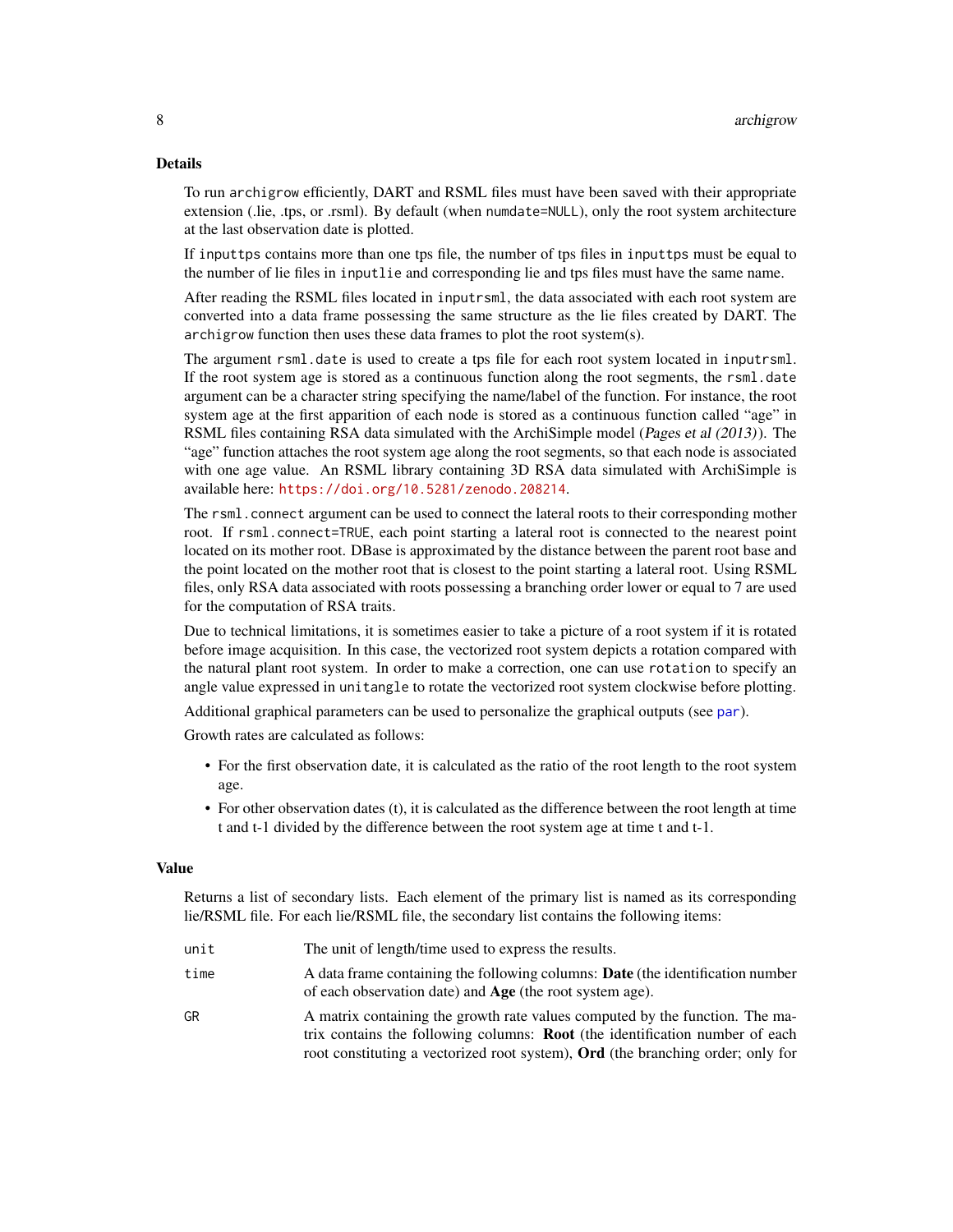#### <span id="page-8-0"></span>archigrow 90 and 200 and 200 and 200 and 200 and 200 and 200 and 200 and 200 and 200 and 200 and 200 and 200 a

|        | DART files or for RSML files with rsml.connect=TRUE), DateX (the growth<br>rate value of each root at the observation date $X$ ).                                                                                                                                                                                         |
|--------|---------------------------------------------------------------------------------------------------------------------------------------------------------------------------------------------------------------------------------------------------------------------------------------------------------------------------|
| colors | Only if export, colors=TRUE. A matrix containing the colors used to plot the<br>root system. The matrix contains the following columns: <b>Root</b> (the identifi-<br>cation number of each root constituting a vectorized root system), <b>DateX</b> (the<br>color used to plot each root at the observation date $X$ ). |

If plot=TRUE, returns a plot for each vectorized root system located in inputlie/inputrsml.

#### Author(s)

Benjamin M. Delory, Caroline Baudson, Yves Brostaux, Guillaume Lobet, Loic Pages, Patrick du Jardin, Pierre Delaplace

# References

Delory B.M., Baudson C., Brostaux Y., Lobet G., du Jardin P., Pages L., Delaplace P. (2016) archi-DART: an R package for the automated computation of plant root architectural traits, *Plant and Soil*, DOI: 10.1007/s11104-015-2673-4.

Le Bot J., Serra V., Fabre J., Draye X., Adamowicz S., Pages L. (2010) DART: a software to analyse root system architecture and development from captured images, *Plant and Soil*, DOI: 10.1007/s11104-009-0005-2.

Lobet G., Pound M.P., Diener J., Pradal C., Draye X., Godin C., Javaux M., Leitner D., Meunier F., Nacry P., Pridmore T.P., Schnepf A. (2015) Root System Markup Language: Toward a Unified Root Architecture Description Language, *Plant Physiology*, DOI: 10.1104/pp.114.253625.

Pages L., Becel C., Boukcim H., Moreau D., Nguyen C., Voisin, A-S. (2013) Calibration and evaluation of ArchiSimple, a simple model of root system architecture, *Ecological Modelling*, DOI: 10.1016/j.ecolmodel.2013.11.014.

# See Also

[par](#page-0-0).

# Examples

##--------------------------------------------- ## Create a function (legendGR) to add a legend ##---------------------------------------------

```
legendGR<-function(list, coldyn, GRscale=NULL, raster=c(0.1,0.1,0.6,1), textx=0.8, l=10, ...){
start.col<-ncol(list$GR)-length(grep("Date", colnames(list$GR)))+1
end.col<-ncol(list$GR)
growthrate<-list$GR[,start.col:end.col]
colorlegend<-colorRampPalette(coldyn)(1000)
legendimage<-as.raster(matrix(rev(colorlegend), ncol=1))
par(mar=c(1,1,2,1))
plot(c(\theta,1),c(\theta,1),type="n", axes=FALSE, xlab="", ylab="", ...)if (is.null(GRscale)==TRUE) {text(x=textx, y=seq(raster[2],raster[4],l=l),
labels=round(seq(round(min(growthrate),1),round(max(growthrate),1),l=l),1),...)}
else {text(x=textx, y=seq(raster[2],raster[4],l=l), labels=round(seq(round(min(GRscale),1),
```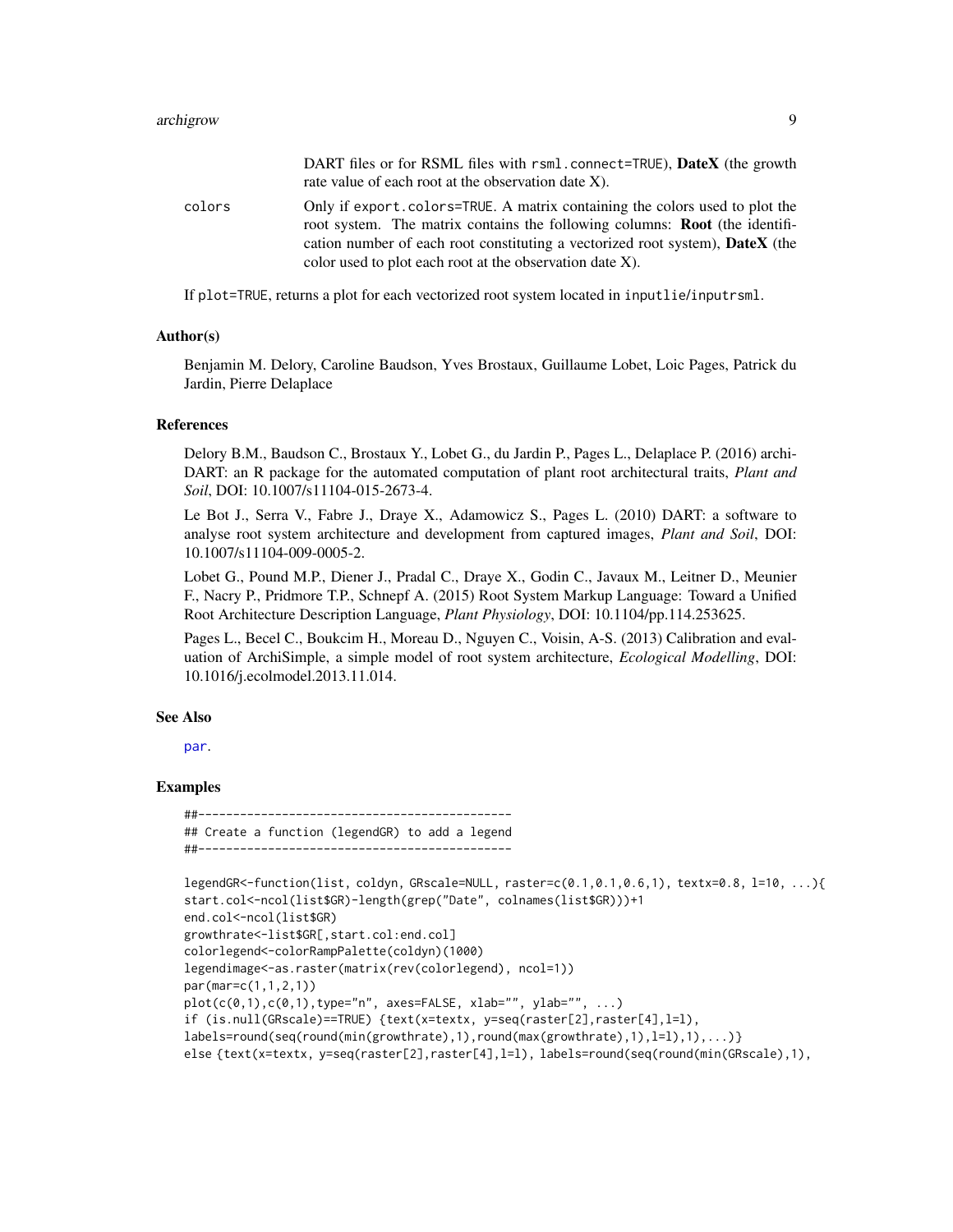```
round(max(GRscale),1),l=1),1),\ldots)rasterImage(legendimage,xleft=raster[1],ybottom=raster[2],xright=raster[3],ytop=raster[4])}
## Locate folder with DART and RSML files
path <- system.file("extdata", package="archiDART")
##----------------
## DART files only
##----------------
layout(maxrix(1:2,ncol=2),width = c(3,1),height = c(1,1))par(mar=c(5,4,4,2)+0.1)
res1a <- archigrow(inputlie=path, inputtps=path, res=75, unittime="day",
unitlength="cm", plot=TRUE, export.colors=TRUE, coldyn=c("blue", "orange", "red"),
las=1, bty="l", asp=1, xaxp=c(0,30,3), lwd=2)
legendGR(list=res1a$ch7, coldyn=c("blue", "orange", "red"))
##--------------------
## DART and RSML files
##--------------------
layout(1)
par(mar=c(5,4,4,2)+0.1)
res1b <- archigrow(inputlie=path, inputtps=path, inputrsml=path, res=75, unittime="day",
unitlength="cm", rsml.connect=TRUE, rsml.date="age", plot=TRUE, export.colors=TRUE,
coldyn=c("black", "orange", "red"), las=1, bty="l", asp=1, xaxp=c(0,30,3), lwd=2)
unit<-res1b$`monocot-archisimple`$unit
legendGR(list=res1b$`monocot-archisimple`, coldyn=c("black", "orange", "red"),
main=paste("Growth rate monocot-archisimple (", unit, ")", sep=""), raster=c(0.2,0,0.7,1))
```
architect *Computing Traits Describing The Global Root System Architecture*

# Description

Calculation of common root system architecture (RSA) traits from Data Analysis of Root Tracings (DART) output files and RSA data encoded with the Root System Markup Language (RSML). More information can be found in Delory et al (2016), Le Bot et al (2010), and Lobet et al (2015).

### Usage

architect(inputrac=NULL, inputtps=NULL, inputrsml=NULL, res=NULL, unitlength="px", rsml.date=NULL, rsml.connect=FALSE, vertical3d="y", fitter=FALSE)

#### **Arguments**

inputrac A dartToTable object or a character string specifying the path to the folder containing the rac files created by DART. If inputrac is a character string, it can be the same as inputtps/inputrsml.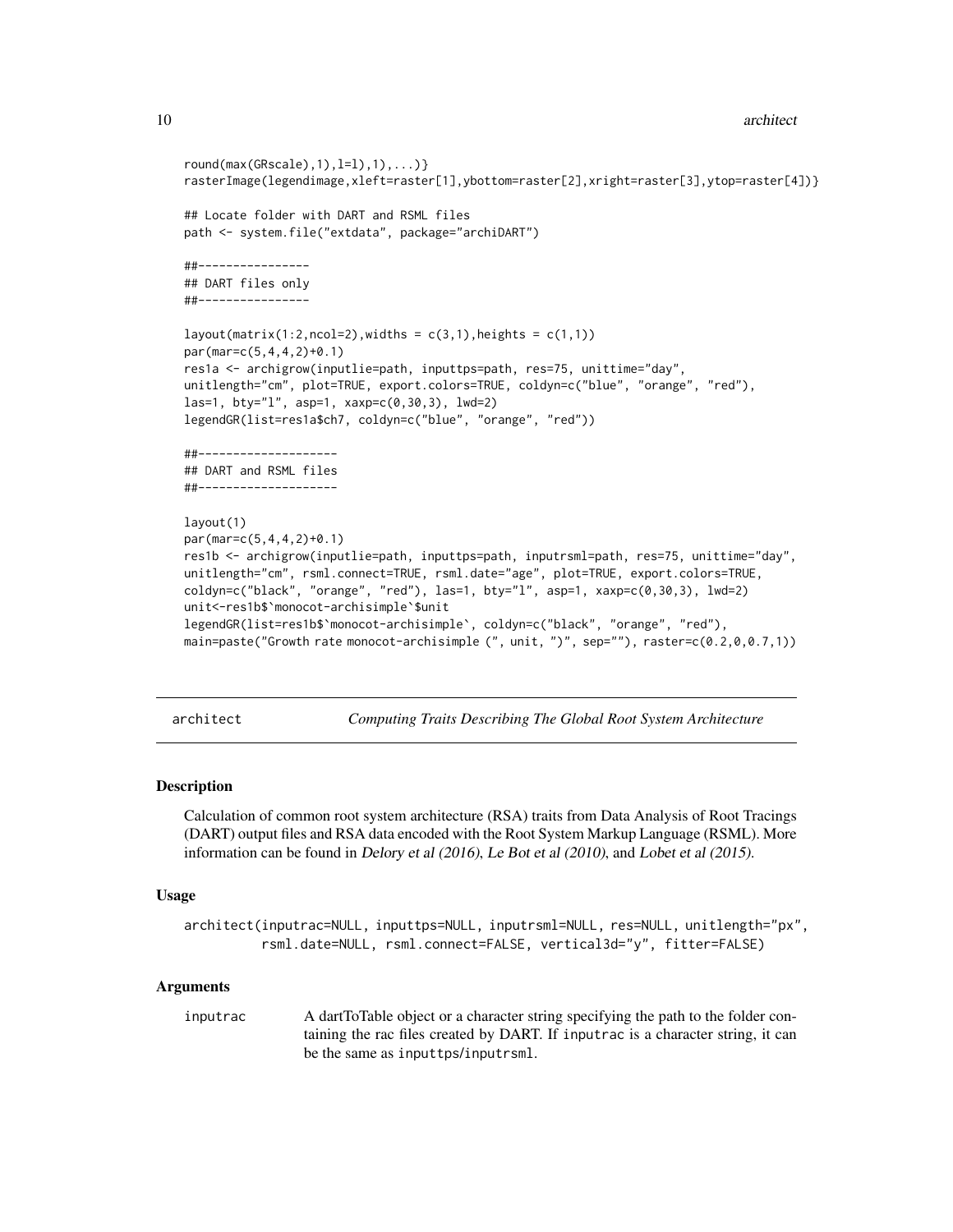| inputtps     | A character string specifying the path to the folder containing the tps files cre-<br>ated by DART. This argument can be the same as inputrac/inputrsml. This<br>argument will not be used if inputrac is a dartToTable object.                                                                                                                                                                                                                                                                                                                                                                                                                                                                                      |
|--------------|----------------------------------------------------------------------------------------------------------------------------------------------------------------------------------------------------------------------------------------------------------------------------------------------------------------------------------------------------------------------------------------------------------------------------------------------------------------------------------------------------------------------------------------------------------------------------------------------------------------------------------------------------------------------------------------------------------------------|
| inputrsml    | A rsmlToTable object or a character string specifying the path to the folder con-<br>taining the RSML files. If inputrsml is a character string, it can be the same as<br>inputrac/inputtps.                                                                                                                                                                                                                                                                                                                                                                                                                                                                                                                         |
| res          | Mandatory for DART files only. If images were acquired with a flatbed scan-<br>ner: a numeric value specifying the resolution of the images used to vectorize<br>the root systems with DART (resolution is expressed in dots/inch). If images<br>were acquired with a digital camera: the ratio between the length of a ref-<br>erence object located on the image expressed in pixels and the actual length of<br>the same object expressed in inches. For DART files, this argument must be<br>specified if inputrac is not a dartToTable object and if unitlength="mm" or<br>unitlength="cm". For RSML files, the resolution is imported from the meta-<br>data and does not need to be specified as an argument. |
| unitlength   | A character string specifying the unit of length that must be used to express the<br>results. The value acceptable for this argument could be either "px" for pixels,<br>"cm" for centimetres or "mm" for millimetres. This argument will not be used<br>if inputrac is a dartToTable object and/or inputrsml is a rsmlToTable object.                                                                                                                                                                                                                                                                                                                                                                               |
| rsml.date    | Only used if inputrsml is not a rsmlToTable object. A numeric value specifying<br>the root system age (the unit of time is defined by the user). If rsml.date=NULL,<br>a default value of 1 is used by the function. If the root system age is stored as<br>a continuous function along the root segments, a character string specifying the<br>name/label of the function can be used (see details).                                                                                                                                                                                                                                                                                                                |
| rsml.connect | Only used if inputrsml is not a rsmlToTable object. A logical value that must<br>be specified when is.null(inputrsml)=FALSE. If TRUE, the lateral roots are<br>connected to their parent root (see details). If FALSE, no connection is made<br>between daughter and mother roots.                                                                                                                                                                                                                                                                                                                                                                                                                                   |
| vertical3d   | The vertical axis for $3D$ RSA data $(x, y, or z)$ .                                                                                                                                                                                                                                                                                                                                                                                                                                                                                                                                                                                                                                                                 |
| fitter       | A logical value. Should the Fitter topological indices be computed? Yes is<br>TRUE, No is FALSE. See details.                                                                                                                                                                                                                                                                                                                                                                                                                                                                                                                                                                                                        |

# Details

To run architect efficiently, DART (.rac or .tps) and RSML (.rsml) files must have been saved with their appropriate extension.

If inputtps contains a single tps file, it is used by architect for each rac file located in inputrac. If inputtps contains more than one tps file, the number of tps files in inputtps must be equal to the number of rac files in inputrac and corresponding rac and tps files must have the same name.

After reading the RSML files located in inputrsml, the data associated with each root system are converted into a data frame possessing the same structure as the rac files created by DART. The architect function then uses these data frames to calculate RSA traits describing the global architecture of each root system.

The argument rsml.date is used to create a tps file for each root system located in inputrsml. If the root system age is stored as a continuous function along the root segments, the rsml.date argument can be a character string specifying the name/label of the function. For instance, the root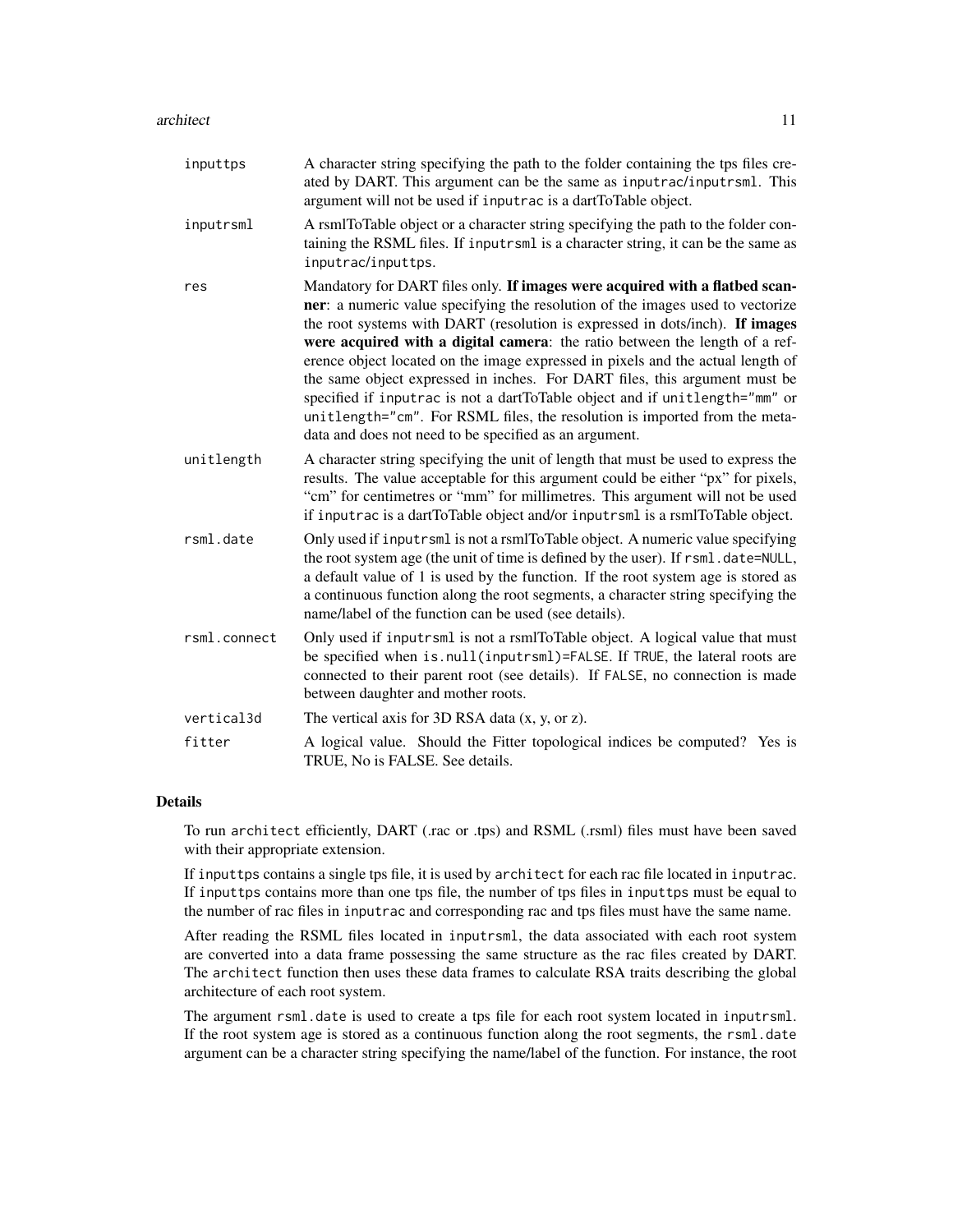system age at the first apparition of each node is stored as a continuous function called "age" in RSML files containing RSA data simulated with the ArchiSimple model (Pages et al (2013)). The "age" function attaches the root system age along the root segments, so that each node is associated with one age value. An RSML library containing 3D RSA data simulated with ArchiSimple is available here: <https://doi.org/10.5281/zenodo.208214>.

The rsml.connect argument can be used to connect the lateral roots to their corresponding mother root. If rsml.connect=TRUE, each point starting a lateral root is connected to the nearest point located on its mother root. DBase is approximated by the distance between the parent root base and the point located on the mother root that is closest to the point starting a lateral root. Using RSML files, only RSA data associated with roots possessing a branching order lower or equal to 7 are used for the computation of RSA traits.

Growth rates are calculated as follows:

- *First-order root growth rate*: for the first observation date, it is calculated as the ratio of the total first-order root length to the root system age. For other observation dates (t), it is calculated as the difference between the total first-order root length at time t and t-1 divided by the difference between the root system age at time t and t-1.
- *Lateral root growth rates*: for the first observation date, it is calculated as the ratio of the lateral root length to the root system age. For other observation dates (t), it is calculated as the difference between the lateral root length at time t and t-1 divided by the difference between the root system age at time t and t-1.
- *Growth rate of the root system*: for the first observation date, it is calculated as the ratio of the total root system length to the root system age. For other observation dates (t), it is calculated as the difference between the total root system length at time t and t-1 divided by the difference between the root system age at time t and t-1.

If inputrac is a dartTotable object and/or inputrsml is a rsmlToTable object, topological indices described in Fitter (1986, 1987) can be calculated (fitter=TRUE). Here, we define each topological index as in Fitter (1986, 1987). We recommend the reading of these papers for more information.

The magnitude of a root system is equal to the number of external links in the system. Therefore, the magnitude is also equal to the number of root apices.

The altitude of a root system is equal to the longest path length from one exterior link (or one root apex) to the root system base.

The total exterior path length is equal to the sum of all path lengths from all exterior links (or all root apices) to the root system base.

# Value

Returns a data frame summarizing all RSA traits calculated for each rac/RSML file located in inputrac/inputrsml.

The data frame contains the following columns:

FileName: (the name of the rac/RSML files).

**Time:** the root system age expressed in the same unit (=unittime) as in the tps file(s) (for rac files) or in the same unit as rsml.date (for RSML files).

TRL: the total root system length expressed in unitlength.

GRTR: the growth rate of the root system expressed in unitlength/unittime.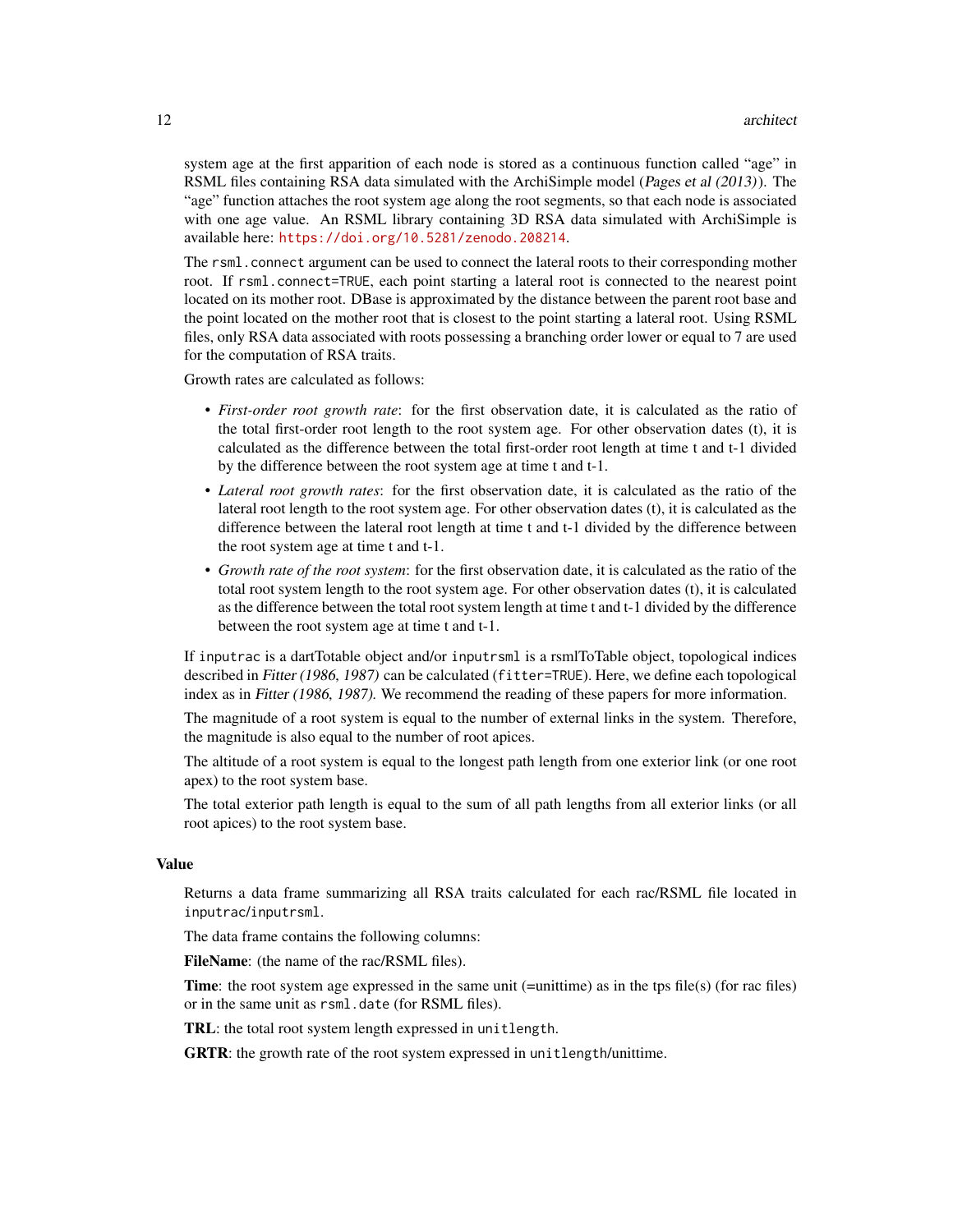#### architect 13

L1R: the first-order root length expressed in unitlength.

GR1R: the first-order root growth rate expressed in unitlength/unittime.

TN1R: the total number of first-order roots.

TNLR: the total number of lateral roots.

TLRL: the total lateral root length expressed in unitlength.

NxLR: the total number of lateral roots with a branching order equal to x.

LxLR: the total length of lateral roots with a branching order equal to x expressed in unitlength.

MLxLR: the mean length of lateral roots with a branching order equal to x expressed in unitlength.

GRxL: the growth rate of lateral roots with a branching order equal to x expressed in unitlength/unittime.

D2LR: the density of secondary roots on the first-order root(s) expressed in root(s)/unitlength.

If inputrac is a dartTotable object and/or inputrsml is a rsmlToTable object, the following parameters will be calculated:

Height: the root system height expressed in unitlength.

Width: the root system width expressed in unitlength.

ConvexhullXY: the area of the convex hull on the XY plane expressed in unitlength^2.

ConvexhullXZ: the area of the convex hull on the XZ plane expressed in unitlength^2.

**ConvexhullYZ:** the area of the convex hull on the YZ plane expressed in unitlength  $^2$ .

Convexhull3D: the volume of the convex hull expressed in unitlength^3.

Magnitude: the magnitude of the root system. See details for more information. Computed only if fitter=TRUE.

Altitude: the altitude of the root system. See details for more information. Computed only if fitter=TRUE.

ExtPathLength: the total exterior path length of the root system. See details for more information. Computed only if fitter=TRUE.

MDx: the mean diameter of roots with a branching order equal to x expressed in unitlength.

MDLR: the mean lateral root diameter expressed in unitlength.

Sx: the total surface area of roots with a branching order equal to x expressed in unitlength<sup>2</sup>.

Stot: the total root surface area expressed in unitlength<sup>^2</sup>.

Vx: the total volume of roots with a branching order equal to x expressed in unitlength^3.

Vtot: the root system volume expressed in unitlength^3.

# Author(s)

Benjamin M. Delory, Caroline Baudson, Yves Brostaux, Guillaume Lobet, Loic Pages, Patrick du Jardin, Pierre Delaplace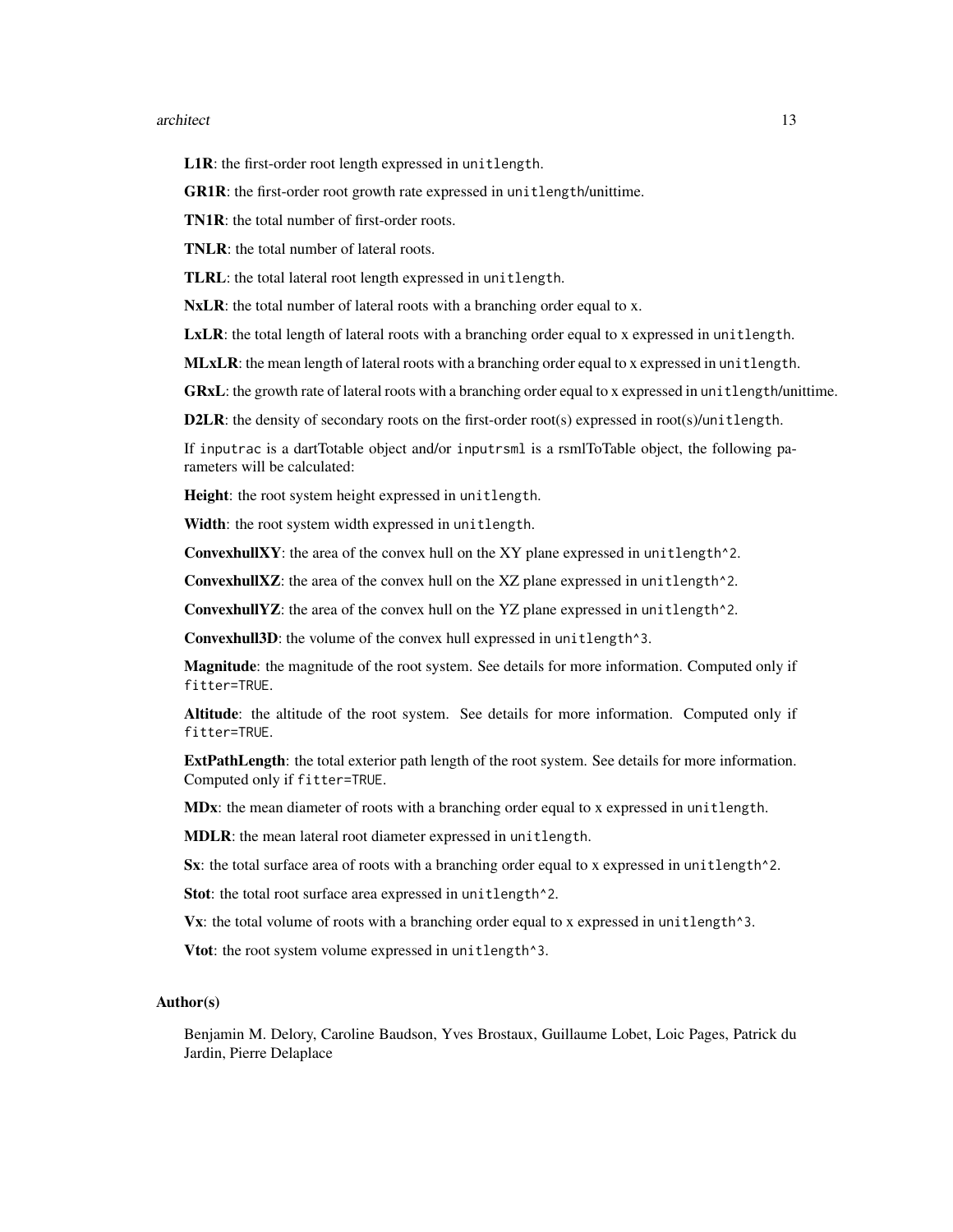# <span id="page-13-0"></span>References

Delory B.M., Baudson C., Brostaux Y., Lobet G., du Jardin P., Pages L., Delaplace P. (2016) archi-DART: an R package for the automated computation of plant root architectural traits, *Plant and Soil*, DOI: 10.1007/s11104-015-2673-4.

Fitter A.H. (1986) The topology and geometry of plant root systems: influence of watering rate on root system topology in *Trifolium pratense*, *Annals of Botany*, 58, 91-101.

Fitter A.H. (1987) An architectural approach to the comparative ecology of plant root systems, *New Phytologist*, 106, 61-77.

Le Bot J., Serra V., Fabre J., Draye X., Adamowicz S., Pages L. (2010) DART: a software to analyse root system architecture and development from captured images, *Plant and Soil*, DOI: 10.1007/s11104-009-0005-2.

Lobet G., Pound M.P., Diener J., Pradal C., Draye X., Godin C., Javaux M., Leitner D., Meunier F., Nacry P., Pridmore T.P., Schnepf A. (2015) Root System Markup Language: Toward a Unified Root Architecture Description Language, *Plant Physiology*, DOI: 10.1104/pp.114.253625.

Pages L., Becel C., Boukcim H., Moreau D., Nguyen C., Voisin, A-S. (2013) Calibration and evaluation of ArchiSimple, a simple model of root system architecture, *Ecological Modelling*, DOI: 10.1016/j.ecolmodel.2013.11.014.

# See Also

[dartToTable](#page-15-1), [rsmlToTable](#page-25-1).

# Examples

## Locate folder with DART and RSML files path <- system.file("extdata", package="archiDART")

```
## Compute RSA parameters for DART and RSML files
res2a <- architect(inputrac=path, inputtps=path, inputrsml=path, res=75, unitlength="cm",
rsml.connect=TRUE, rsml.date="age")
```
tablersml<-rsmlToTable(inputrsml=path, unitlength="cm", rsml.date="age", rsml.connect=TRUE) res2b <- architect(inputrsml=tablersml, fitter=TRUE)

bottleneckdist *Computing a Pairwise Bottleneck Distance Matrix*

# Description

Computing a pairwise distance matrix using a bottleneck distance method for the comparison of persistence barcodes. More information can be found in Li et al (2017) and Delory et al (2018).

# Usage

bottleneckdist(x, show.progress=FALSE)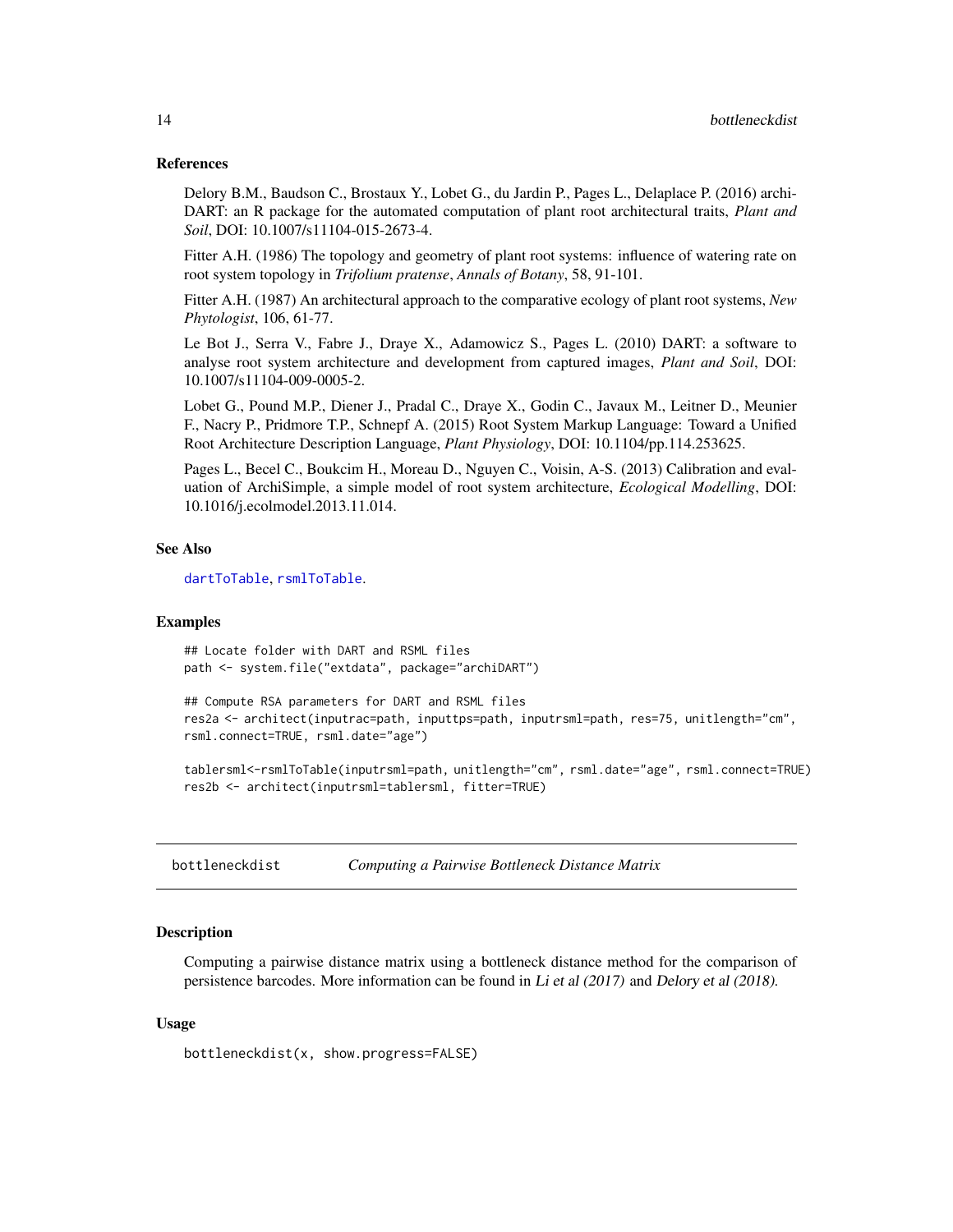# <span id="page-14-0"></span>bottleneckdist 15

#### **Arguments**

| A perhomology object created with the perhomology function of this package.<br>Mandatory.                    |
|--------------------------------------------------------------------------------------------------------------|
| show progress A logical value. Should a progress bar be shown in the R console? Yes is TRUE,<br>No is FALSE. |

# Details

The bottleneck distance between two persistence barcodes is calculated with the bottleneck function of the TDA package (Fasy et al  $(2017)$ ). This package is now listed in the "Suggests" field of the description file and must be available in your R session (see **[https://archidart.github.](https://archidart.github.io/drat) [io/drat](https://archidart.github.io/drat)**). An error message will be returned if TDA is not available.

show.progress=TRUE can only be used if x contains more than one element.

# Value

Returns a pairwise distance matrix.

# Author(s)

Benjamin M. Delory, Guillaume Lobet

#### References

Delory B.M., Li M., Topp C.N., Lobet G. (2018). archiDART v3.0: a new data analysis pipeline allowing the topological analysis of plant root systems, *F1000Research*, 7:22, DOI: [http://dx.](http://dx.doi.org/10.12688/f1000research.13541.1) [doi.org/10.12688/f1000research.13541.1](http://dx.doi.org/10.12688/f1000research.13541.1)

Fasy B.T., Kim J., Lecci F., Maria C., Rouvreau V. (2017). TDA: Statistical Tools for Topological Data Analysis. <https://CRAN.R-project.org/package=TDA>.

Li M., Duncan K., Topp C.N., Chitwood D.H. (2017) Persistent homology and the branching topologies of plants, *American Journal of Botany*, DOI: 10.3732/ajb.1700046.

### See Also

[perhomology](#page-20-1).

#### Examples

## Locate folder with RSML file path <- system.file("extdata", package="archiDART")

table<-rsmlToTable(inputrsml=path, unitlength="cm", rsml.date="age")

#Persistent homology ph<-perhomology(table)

#Compute pairwise distance matrix if (requireNamespace("TDA", quietly=TRUE)) {distance<-bottleneckdist(ph)}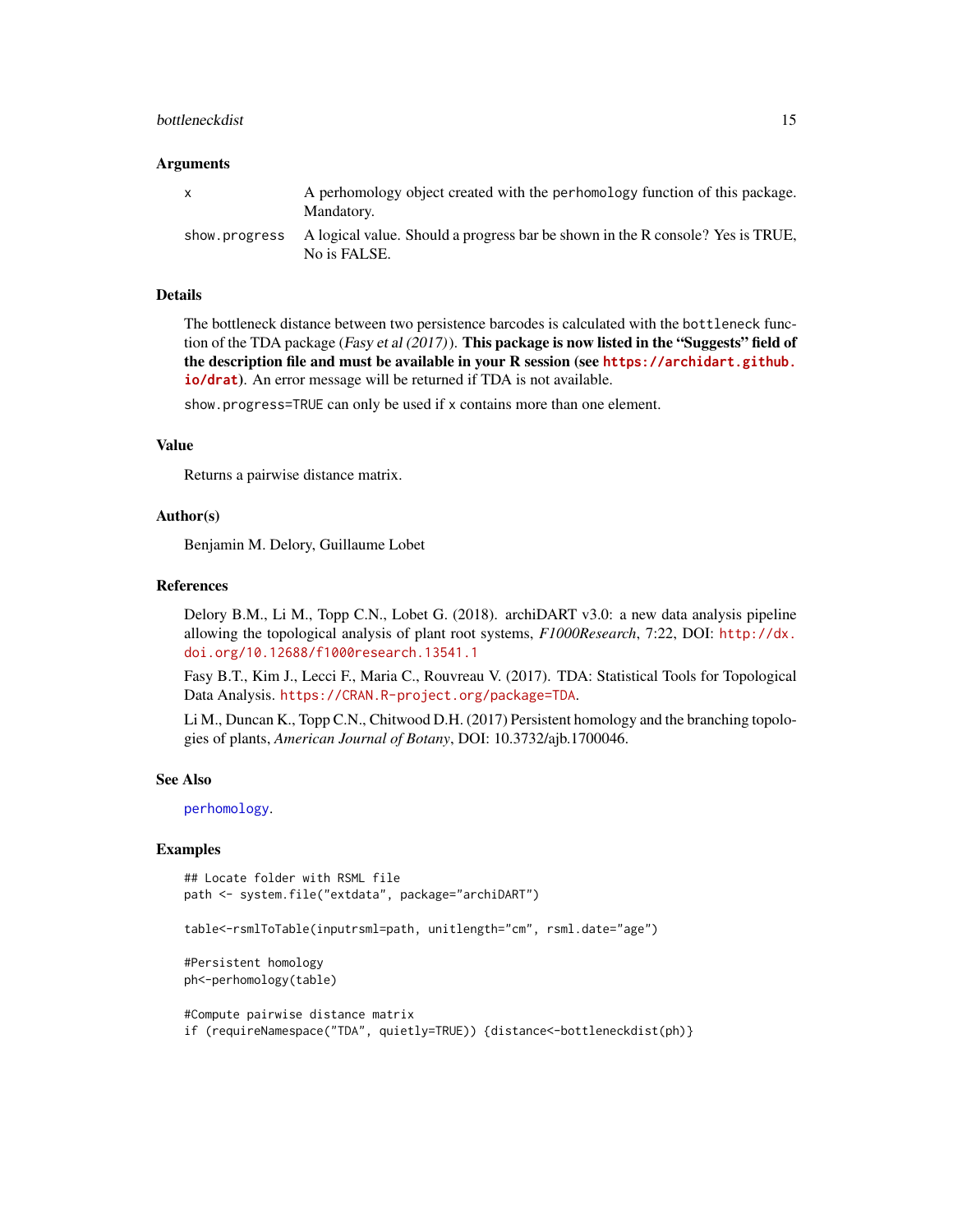# Description

Import DART files located in a folder into a single data frame. More information about DART files can be found in Le Bot et al (2010) and Delory et al (2018).

# Usage

```
dartToTable(inputrac, inputlie, inputtps, res=NULL, unitlength="px",
            unitangle="d", fitter=FALSE)
```
# Arguments

| inputrac   | A character string specifying the path to the folder containing the rac files cre-<br>ated by DART. This argument could be the same as inputlie/inputtps.                                                                                                                                                                                                                                                                                                                                     |
|------------|-----------------------------------------------------------------------------------------------------------------------------------------------------------------------------------------------------------------------------------------------------------------------------------------------------------------------------------------------------------------------------------------------------------------------------------------------------------------------------------------------|
| inputlie   | A character string specifying the path to the folder containing the lie files created<br>by DART. This argument could be the same as inputrac/inputtps.                                                                                                                                                                                                                                                                                                                                       |
| inputtps   | A character string specifying the path to the folder containing the tps files cre-<br>ated by DART. This argument could be the same as inputrac/inputlie.                                                                                                                                                                                                                                                                                                                                     |
| res        | If images were acquired with a flatbed scanner: a numeric value specify-<br>ing the resolution of the images used to vectorize the root systems with DART<br>(resolution is expressed in dots/inch). If images were acquired with a digital<br>camera: the ratio between the length of a reference object located on the image<br>expressed in pixels and the actual length of the same object expressed in inches.<br>This argument must be specified if unitlength="mm" or unitlength="cm". |
| unitlength | A character string specifying the unit of length that must be used in the final<br>data frame. The value acceptable for this argument could be either "px" for<br>pixels, "cm" for centimetres or "mm" for millimetres. The function will use the<br>metadata inside each RSML file (unit and resolution) to make the conversion.                                                                                                                                                             |
| unitangle  | A character string specifying the unit that must be used to express the calculated<br>angles. The value acceptable for this argument could be either "d" for degrees<br>(default value) or "r" for radians.                                                                                                                                                                                                                                                                                   |
| fitter     | A logical value. Should the Fitter topological indices be computed? Yes is<br>TRUE, No is FALSE. See details.                                                                                                                                                                                                                                                                                                                                                                                 |
|            |                                                                                                                                                                                                                                                                                                                                                                                                                                                                                               |

# Details

To run dartToTable efficiently, DART files must have been saved with their appropriate extension (.rac, .lie, and .tps).

If fitter=TRUE, topological indices described in Fitter (1986, 1987) will be calculated. Here, we define each topological index as in Fitter (1986, 1987). We recommend the reading of these papers for more information.

The magnitude of a link is equal to the number of external links that feed into that link.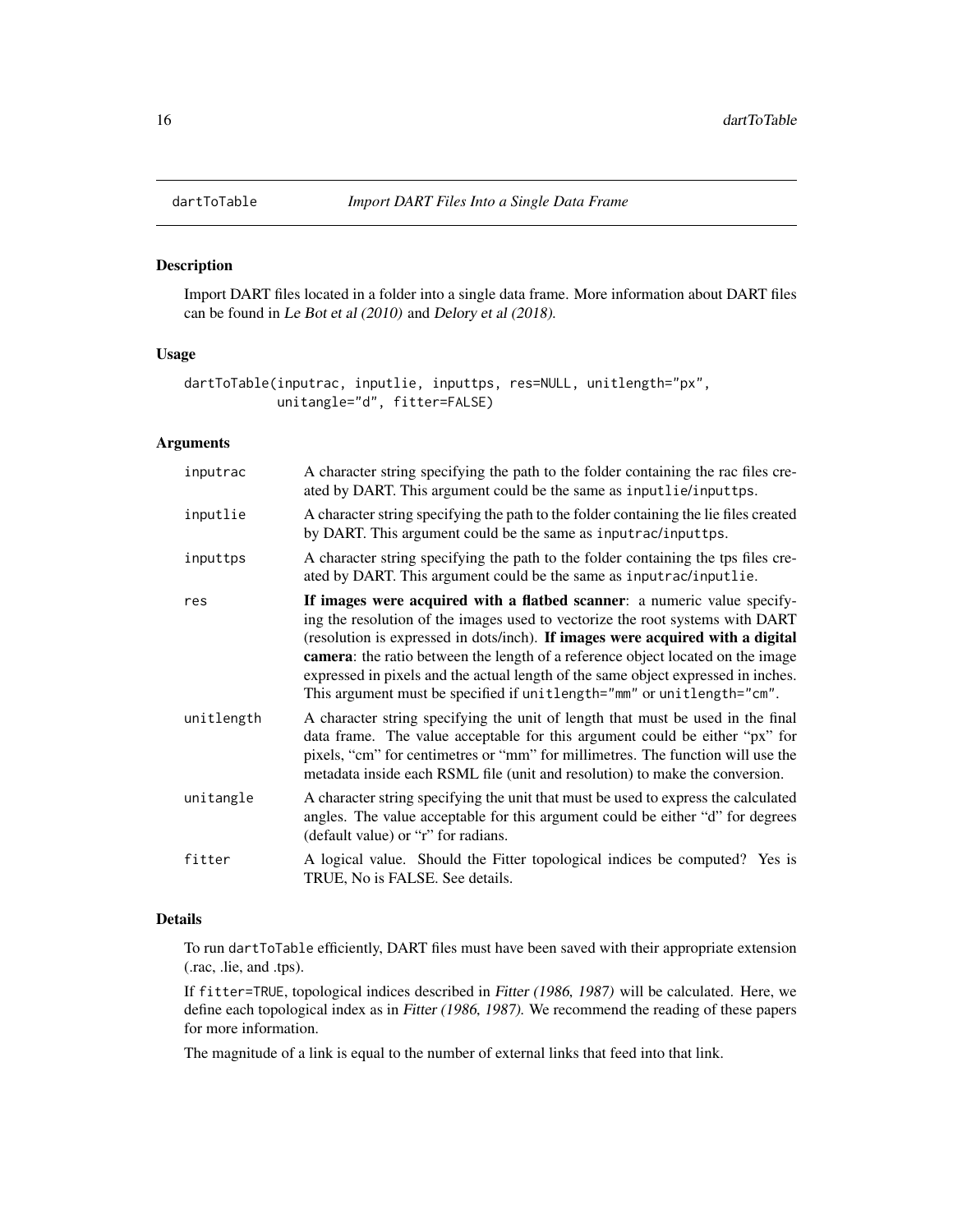#### dartToTable 17

The path length of a link is equal to the number of links between a given link and the root system base.

#### Value

Returns a dartToTable object. Each line of the data frame gives the attributes of one segment. The data frame includes the following columns:

file: the name of each DART file located in inputrac.

root: the root identification number.

order: the root branching order.

parentroot: the identification number of the parent root.

time: the date of apparition.

bran: the branching state ('true' denotes a branching link while 'false' denotes a continuing link).

apic: the apical state ('true' denotes a segment ending a root).

x1: the X coordinate of the node starting the segment (expressed in unitlength).

y1: the Y coordinate of the node starting the segment (expressed in unitlength).

z1: the Z coordinate of the node starting the segment (expressed in unitlength).

 $x2$ : the X coordinate of the node ending the segment (expressed in unitlength).

y2: the Y coordinate of the node ending the segment (expressed in unitlength).

z2: the Z coordinate of the node ending the segment (expressed in unitlength).

length: the length of the segment (expressed in unitlength).

blength: the cumulative length measured along each root (expressed in unitlength).

orientation: the angle between each segment and a vertical direction vector (expressed in unitangle).

growth: the growth rate value of each segment (expressed in unitlength).

geodesic: the geodesic distance measured along the roots (expressed in unitlength).

magnitude: the magnitude of the segment (see Fitter et al (1987)). Computed only if fitter=TRUE.

**pathlength**: the external path length of the segment (see Fitter et al (1987)). Computed only if fitter=TRUE.

# Author(s)

Benjamin M. Delory, Guillaume Lobet

# References

Delory B.M., Baudson C., Brostaux Y., Lobet G., du Jardin P., Pages L., Delaplace P. (2016) archi-DART: an R package for the automated computation of plant root architectural traits, *Plant and Soil*, DOI: 10.1007/s11104-015-2673-4.

Delory B.M., Li M., Topp C.N., Lobet G. (2018). archiDART v3.0: a new data analysis pipeline allowing the topological analysis of plant root systems, *F1000Research*, 7:22, DOI: [http://dx.](http://dx.doi.org/10.12688/f1000research.13541.1) [doi.org/10.12688/f1000research.13541.1](http://dx.doi.org/10.12688/f1000research.13541.1)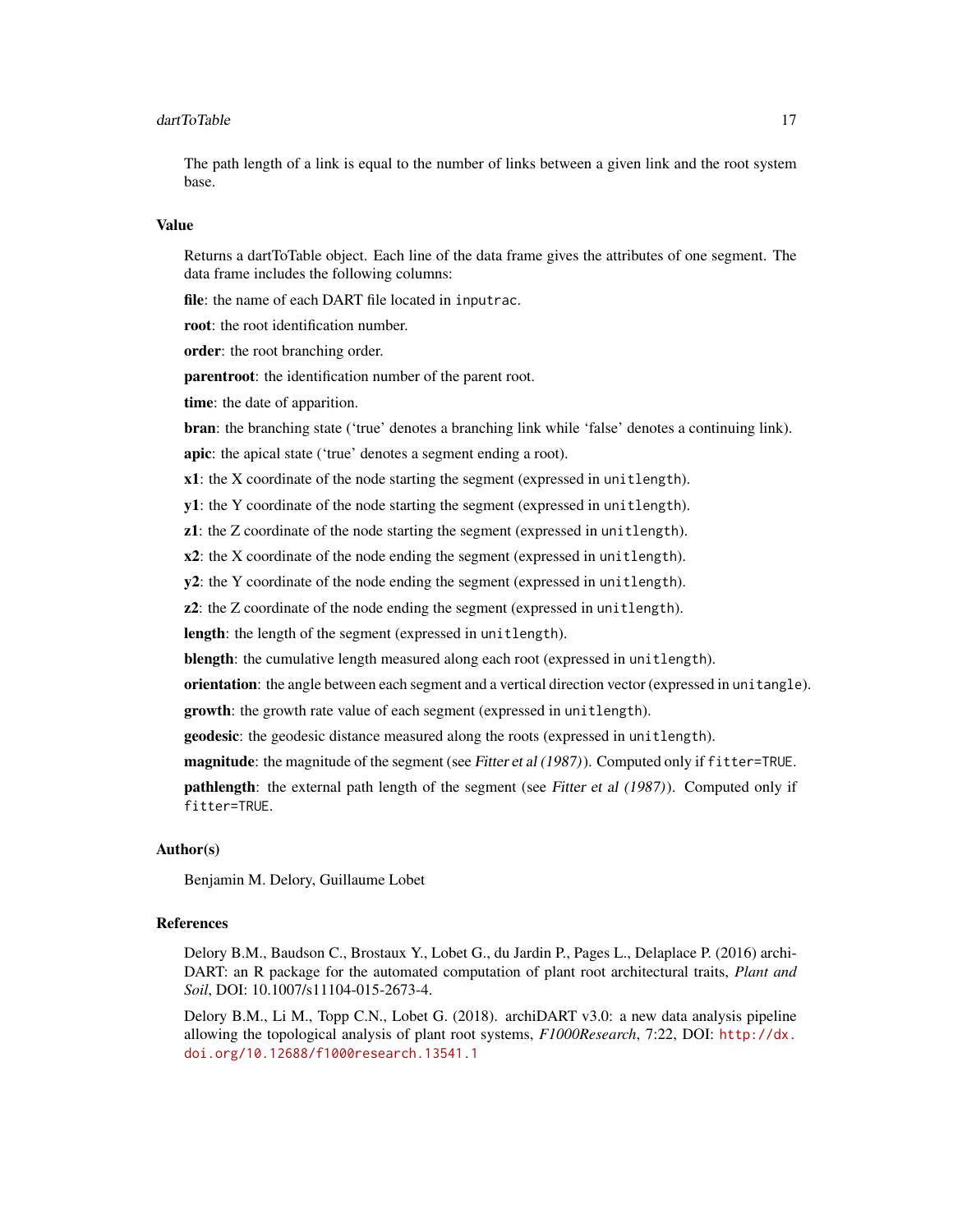Fitter A.H. (1986) The topology and geometry of plant root systems: influence of watering rate on root system topology in *Trifolium pratense*, *Annals of Botany*, 58, 91-101.

Fitter A.H. (1987) An architectural approach to the comparative ecology of plant root systems, *New Phytologist*, 106, 61-77.

Le Bot J., Serra V., Fabre J., Draye X., Adamowicz S., Pages L. (2010) DART: a software to analyse root system architecture and development from captured images, *Plant and Soil*, DOI: 10.1007/s11104-009-0005-2.

# Examples

```
## Locate folder with DART files
path <- system.file("extdata", package="archiDART")
```
table<-dartToTable(inputrac=path, inputlie=path, inputtps=path, res=75, unitlength="cm")

latdist *Computing Lateral Root Length and Density Distribution*

# Description

Analysing the lateral root length and density distribution on each mother root using Data Analysis of Root Tracings (DART) output files and RSA data encoded with the Root System Markup Language (RSML). More information can be found in Delory et al (2016), Le Bot et al (2010), and Lobet et al (2015).

### Usage

latdist(inputrac=NULL, inputrsml=NULL, output=c("lrd","dtp"), res=NULL, unitlength="px", int.length=NULL, interpol=NULL, rsml.connect=TRUE)

# Arguments

| inputrac  | A character string specifying the path to the folder containing the rac files cre-<br>ated by DART. This argument could be the same as inputrsml.                                                                                                                                                                                                                                                                                                                                                                                                                                                                                                                             |
|-----------|-------------------------------------------------------------------------------------------------------------------------------------------------------------------------------------------------------------------------------------------------------------------------------------------------------------------------------------------------------------------------------------------------------------------------------------------------------------------------------------------------------------------------------------------------------------------------------------------------------------------------------------------------------------------------------|
| inputrsml | A character string specifying the path to the folder containing the RSML files.<br>This argument could be the same as inputrac.                                                                                                                                                                                                                                                                                                                                                                                                                                                                                                                                               |
| output    | A character string specifying the type of output that is returned by the func-<br>tion. Two values are acceptable for this argument: "Ird" (default value; root<br>length and density distribution) and "dtp" (distance between neighbouring lat-<br>eral roots). See details.                                                                                                                                                                                                                                                                                                                                                                                                |
| res       | Mandatory for DART files only. If images were acquired with a flatbed scan-<br><b>ner</b> : a numeric value specifying the resolution of the images used to vectorize<br>the root systems with DART (resolution is expressed in dots/inch). If images<br>were acquired with a digital camera: the ratio between the length of a refer-<br>ence object located on the image expressed in pixels and the actual length of the<br>same object expressed in inches. For DART files, this argument must be speci-<br>fied if unitlength="mm" or unitlength="cm". For RSML files, the resolution<br>is imported from the metadata and does not need to be specified as an argument. |

<span id="page-17-0"></span>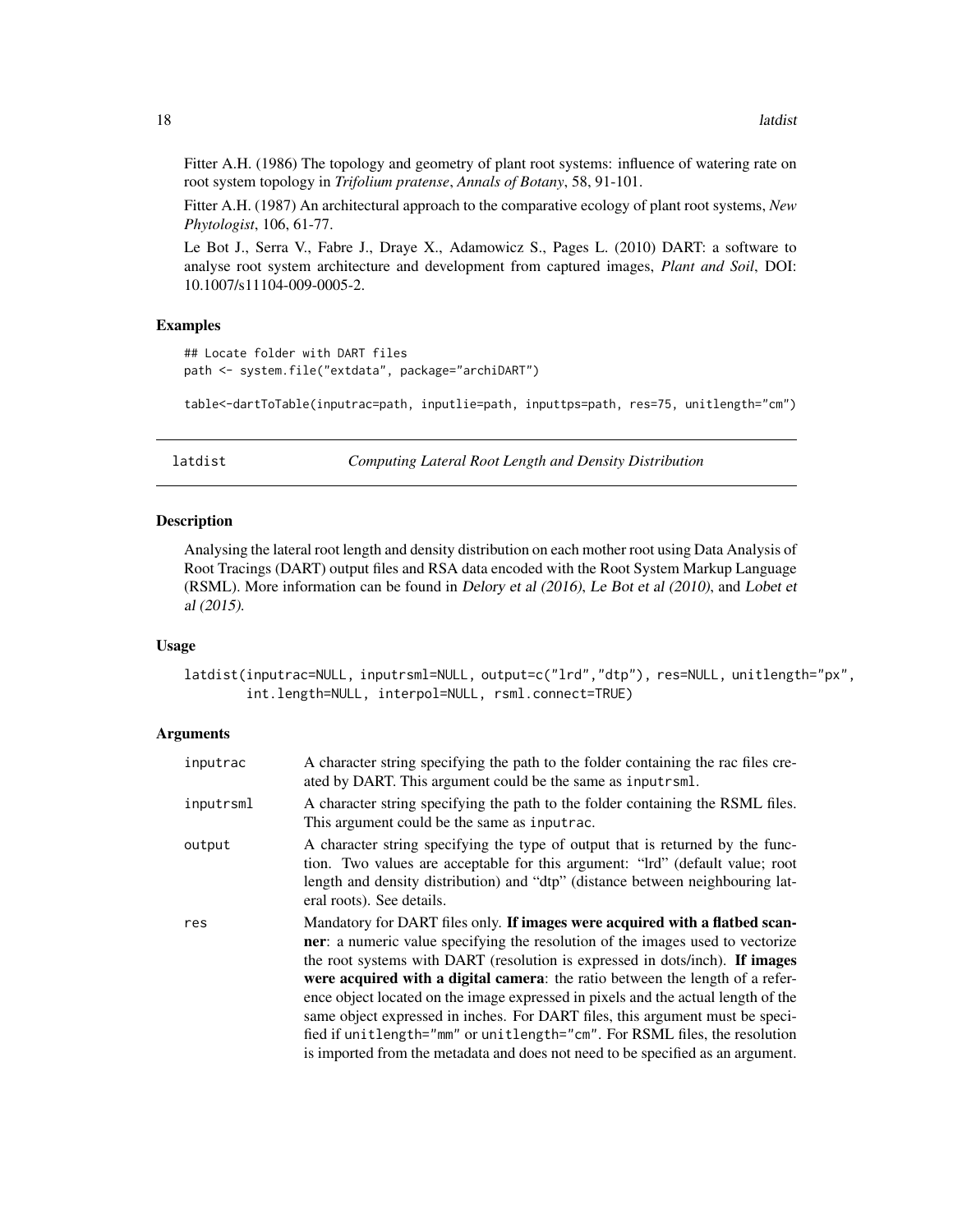#### latdist the contract of the contract of the contract of the contract of the contract of the contract of the contract of the contract of the contract of the contract of the contract of the contract of the contract of the co

| unitlength   | A character string specifying the unit of length that must be used to plot the root<br>systems. The value acceptable for this argument could be either "px" for pixels,<br>"cm" for centimetres or "mm" for millimetres.                                                                                                                                   |
|--------------|------------------------------------------------------------------------------------------------------------------------------------------------------------------------------------------------------------------------------------------------------------------------------------------------------------------------------------------------------------|
| int.length   | Mandatory when output="1rd". A numeric value specifying the interval length<br>(expressed in unitlength) used to calculate local lateral root length and density<br>(see details).                                                                                                                                                                         |
| interpol     | A numeric value specifying the number of points used on each mother root<br>to calculate local lateral root length and density. By default, interpol=NULL<br>means that the function calculates local lateral root length and density at each<br>branching point of each mother root. A numeric value can be specified when<br>output="1rd" (see details). |
| rsml.connect | Only used for RSML files. A logical value that must be specified when is . null (input rsml)=FALSE.<br>If TRUE, the lateral roots are connected to their parent root (see details). If FALSE,<br>no connection is made between daughter and mother roots.                                                                                                  |

# Details

DBase: distance between a branching point and the parent root base.

To run latdist efficiently, DART (.rac) and RSML (.rsml) files must have been saved with their appropriate extension.

After reading the RSML files located in inputrsml, the data associated with each root system are converted into a data frame possessing the same structure as the rac files created by DART. The latdist function then uses these data frames to compute lateral root length and density distribution.

The rsml.connect argument can be used to connect the lateral roots to their corresponding mother root. If rsml.connect=TRUE, each point starting a lateral root is connected to the nearest point located on its mother root. DBase is approximated by the distance between the parent root base and the point located on the mother root that is closest to the point starting a lateral root. Using RSML files, only RSA data associated with roots possessing a branching order lower or equal to 7 are used for the computation of RSA traits.

If output="lrd", the function uses interpol to select the appropriate DBase values for which the calculation of RSA parameters should be performed. Then, a lateral root density and a total lateral root length are calculated on intervals possessing a length equal to int.length and centred on each DBase value.

#### Value

Returns a list including:

root A list of data frames. Each element of the list is named as its corresponding rac/RSML file and contains the following columns: Root (the identification number of each root constituting a vectorized root system), Ord (the branching order), LatRootNum (the number of lateral roots), FinalRootLength (the root length at the last observation date expressed in unitlength), LatRoot-Density (the lateral root density calculated as LatRootNum/FinalRootLength and expressed in root(s)/unitlength).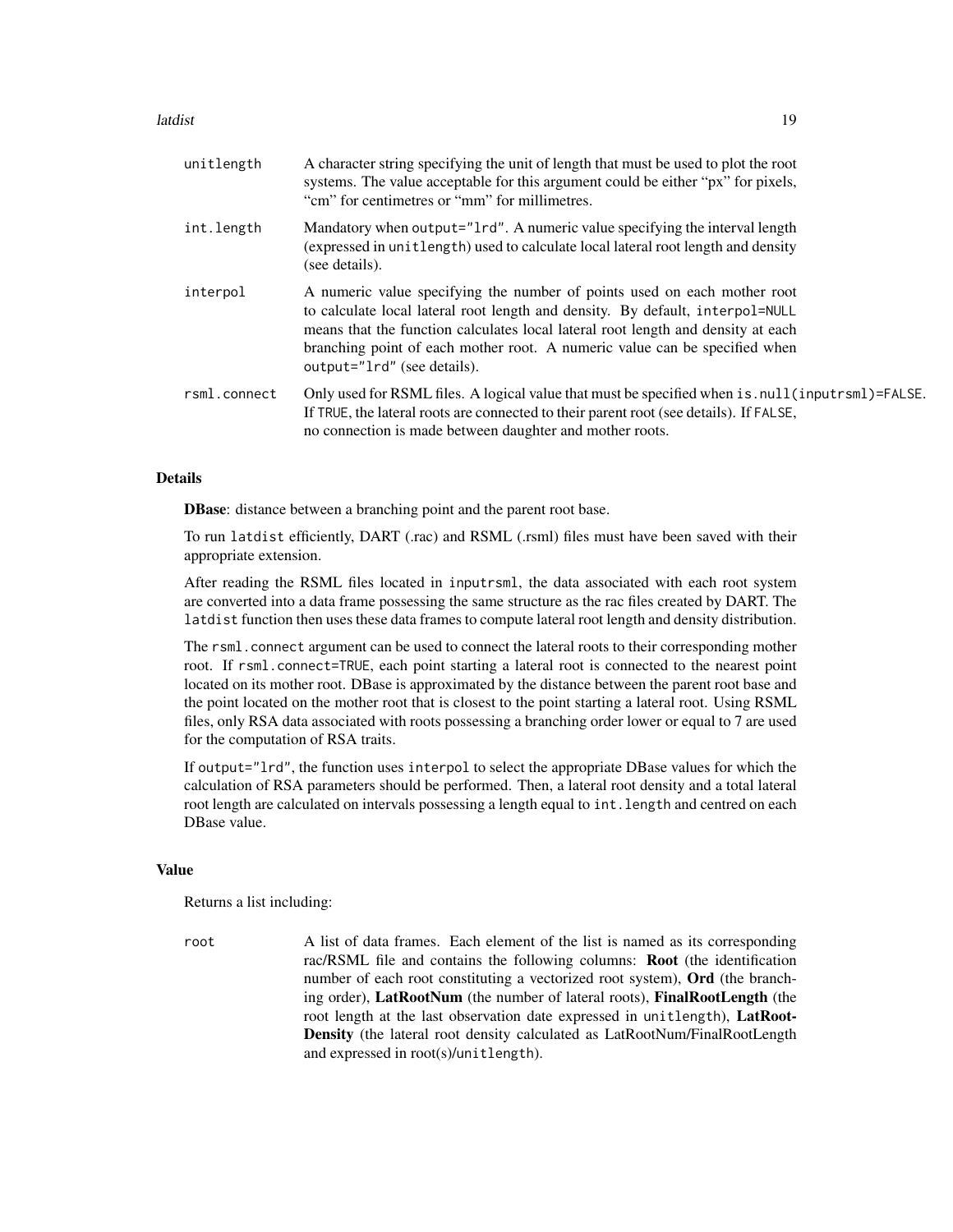| results | A list of secondary lists. Each element of the primary list (results) is named as its                                                                                                                                                                              |
|---------|--------------------------------------------------------------------------------------------------------------------------------------------------------------------------------------------------------------------------------------------------------------------|
|         | corresponding rac/RSML file. The secondary lists contain as much elements as                                                                                                                                                                                       |
|         | roots constituting a vectorized root system. Each element of the secondary lists                                                                                                                                                                                   |
|         | could be either a NULL value if a root does not have lateral roots or if no DBase                                                                                                                                                                                  |
|         | value is comprised in $[int.length/2, FinalRootLength(int.length/2)],$ or a                                                                                                                                                                                        |
|         | data frame made of two or three columns depending on the output value.                                                                                                                                                                                             |
|         | If output="1rd": DBase (the distance between the branching point and the<br>parent root base expressed in unitlength), LRD (Local lateral root density<br>expressed in root(s)/unitlength), LRL (Local lateral root length expressed in<br>unitlength/unitlength). |
|         | If output="dtp": DBase (the distance between the branching point and the<br>parent root base expressed in unitlength), DTP (the distance to the previous<br>lateral root expressed in unitlength).                                                                 |
|         |                                                                                                                                                                                                                                                                    |

# Author(s)

Benjamin M. Delory, Guillaume Lobet, Loic Pages

# References

Delory B.M., Baudson C., Brostaux Y., Lobet G., du Jardin P., Pages L., Delaplace P. (2016) archi-DART: an R package for the automated computation of plant root architectural traits, *Plant and Soil*, DOI: 10.1007/s11104-015-2673-4.

Le Bot J., Serra V., Fabre J., Draye X., Adamowicz S., Pages L. (2010) DART: a software to analyse root system architecture and development from captured images, *Plant and Soil*, DOI: 10.1007/s11104-009-0005-2.

Lobet G., Pound M.P., Diener J., Pradal C., Draye X., Godin C., Javaux M., Leitner D., Meunier F., Nacry P., Pridmore T.P., Schnepf A. (2015) Root System Markup Language: Toward a Unified Root Architecture Description Language, *Plant Physiology*, DOI: 10.1104/pp.114.253625.

# Examples

```
## Locate folder with DART and RSML files
path <- system.file("extdata", package="archiDART")
```
##----------------- ## DART files only ##-----------------

```
## Plotting the results for the primary root
## output="lrd", interpol=NULL, int.length=5
res3a <- latdist(inputrac=path, output="lrd", res=75, unitlength="cm",
int.length=5)
```

```
plot(res3a$results$ch7[[1]]$DBase, res3a$results$ch7[[1]]$LRD, pch=16,
xlab="DBase (cm)",ylab="Lateral root density (roots/cm)", main="LRD-interpol=NULL-int.length=5",
las=1, bty="l", xaxp=c(0,90,9))
```

```
plot(res3a$results$ch7[[1]]$DBase, res3a$results$ch7[[1]]$LRL, pch=16,
xlab="DBase (cm)",ylab="Lateral root length (cm/cm)", main="LRL-interpol=NULL-int.length=5",
```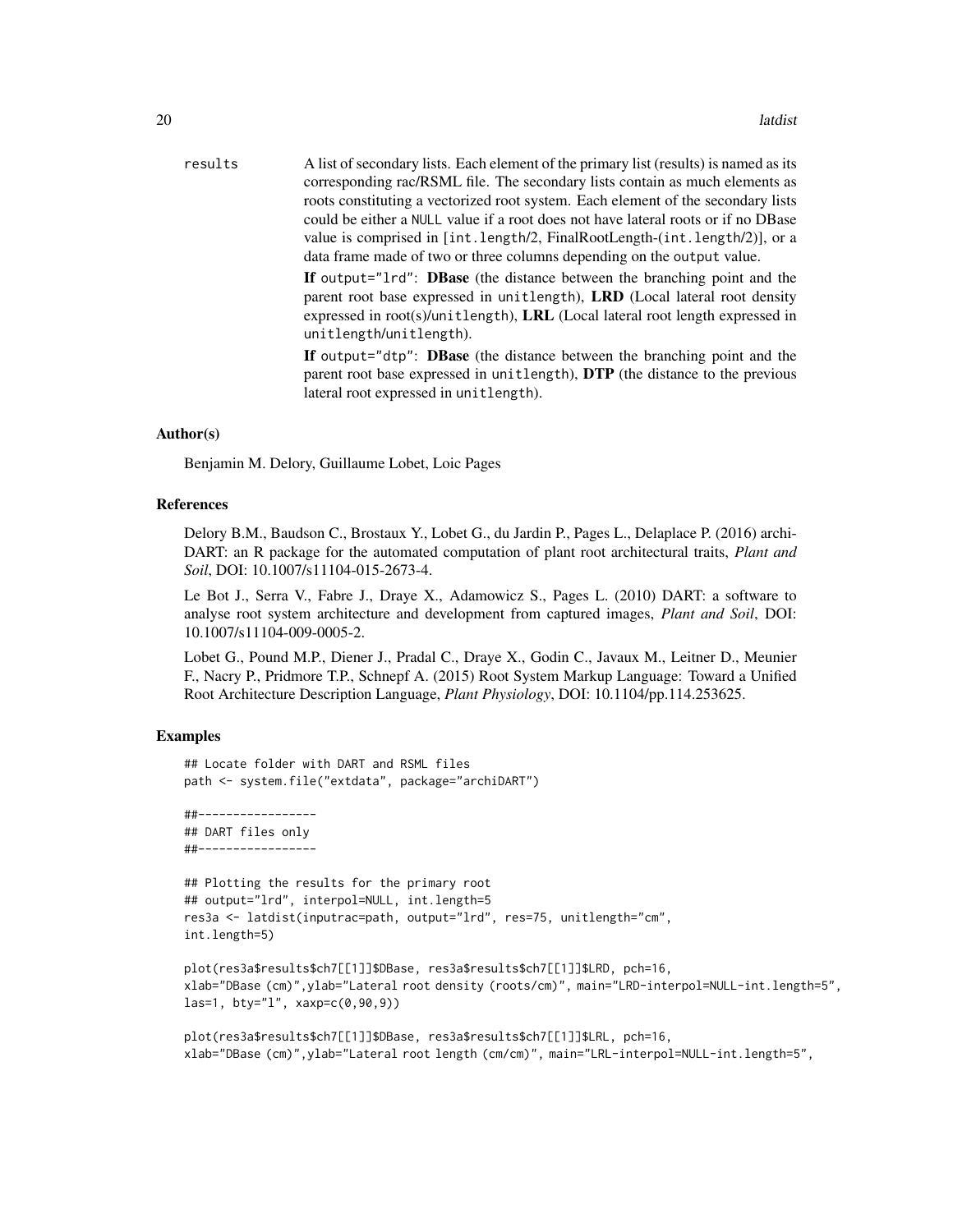# <span id="page-20-0"></span>perhomology 21

```
las=1, bty="l", xaxp=c(0,90,9))
## output="lrd", interpol=1000, int.length=5
res3b <- latdist(inputrac=path, output="lrd", res=75, unitlength="cm",
int.length=5, interpol=1000)
plot(res3b$results$ch7[[1]]$DBase, res3b$results$ch7[[1]]$LRD, pch=16,
xlab="DBase (cm)", ylab="Lateral root density (roots/cm)", main="LRD-interpol=1000-int.length=5",
las=1, bty="1", xaxp=c(0,90,9))plot(res3b$results$ch7[[1]]$DBase, res3b$results$ch7[[1]]$LRL, pch=16,
xlab="DBase (cm)", ylab="Lateral root length (cm/cm)", main="LRL-interpol=1000-int.length=5",
las=1, bty="l", xaxp=c(0,90,9))
## output="dtp"
res3c <- latdist(inputrac=path, output="dtp", res=75, unitlength="cm")
plot(res3c$results$ch7[[1]]$DBase, res3c$results$ch7[[1]]$DTP, pch=16,
xlab="DBase (cm)", ylab="Distance to the previous root (cm)", main="DTP", las=1, bty="l",
xaxp=c(0,90,9))
##-----------------
## RSML files only
##-----------------
## output="lrd", interpol=200, int.length=1
res3d <- latdist(inputrsml=path, unitlength="cm", output="lrd", int.length=1, interpol=200,
rsml.connect=TRUE)
##output="dtp"
res3e <- latdist(inputrsml=path, output="dtp", unitlength="cm")
##---------------------
## DART and RSML files
##---------------------
## output="lrd", interpol=200, int.length=2
res3f <- latdist(inputrac=path, inputrsml=path, output="lrd", res=75, unitlength="cm",
int.length=2, interpol=200, rsml.connect=TRUE)
## output="dtp"
res3g <- latdist(inputrac=path, inputrsml=path, output="dtp", res=75, unitlength="cm")
```
<span id="page-20-1"></span>perhomology *Topological Analysis using Persistent Homology*

#### **Description**

Computing the birth and death of homology group components (path-connected components) using root system architecture data encoded with the Root System Markup Language (RSML) or exported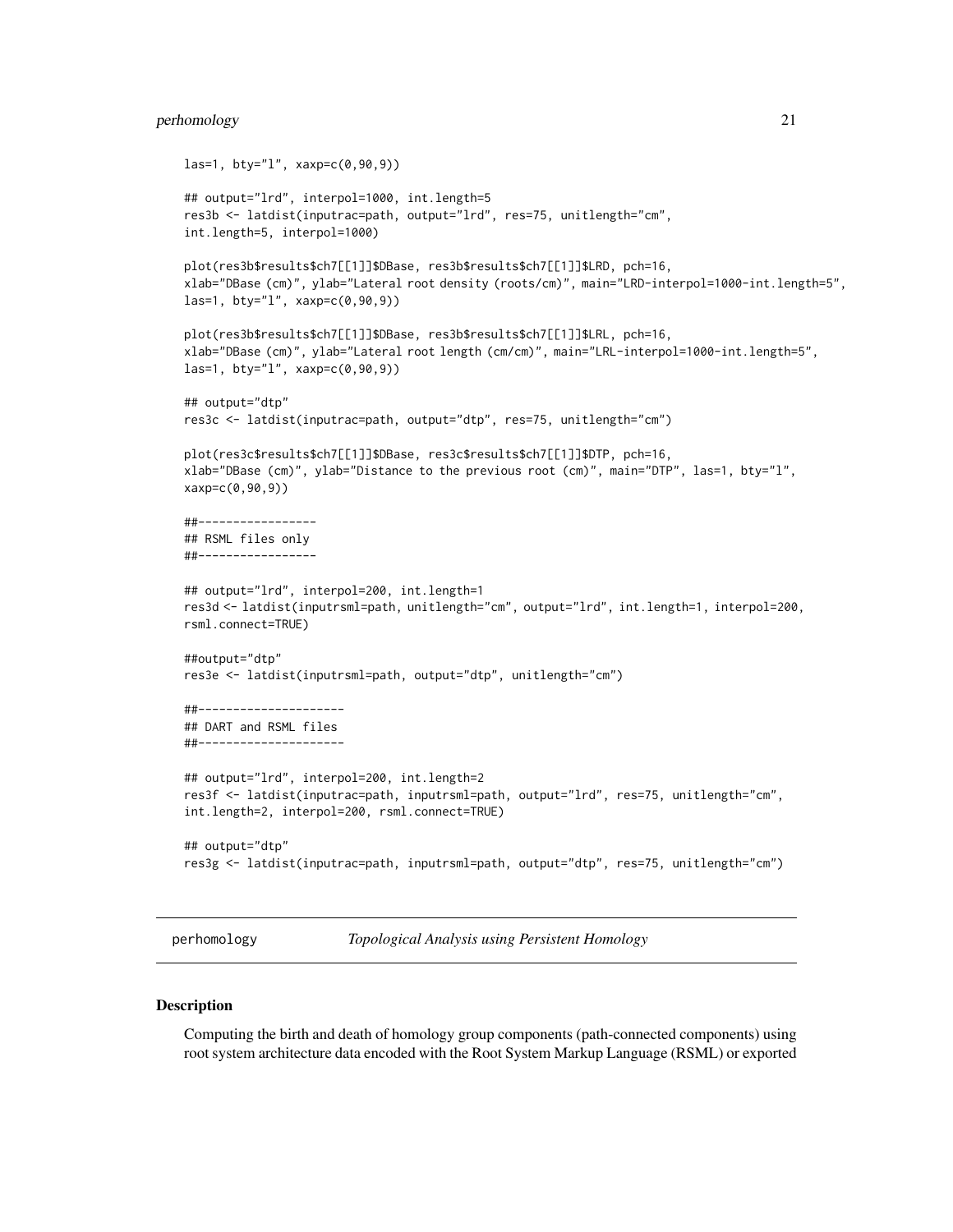by Data Analysis of Root Tracings (DART). More information can be found in Le Bot et al (2010), Lobet et al (2015), Li et al (2017), and Delory et al (2018).

# Usage

perhomology(x, show.progress=FALSE)

#### Arguments

| A rsmlToTable or dartToTable object. Mandatory.                                                              |
|--------------------------------------------------------------------------------------------------------------|
| show progress A logical value. Should a progress bar be shown in the R console? Yes is TRUE,<br>No is FALSE. |

# **Details**

In mathematics, homology refers to homology groups. Because roots are path-connected components, only zero order homology (H0) branches are considered here.

The persistence of each H0 branch is computed using a geodesic distance function. More information can be found in Li et al (2017).

show.progress=TRUE can only be used if more than one root system is stored in x.

#### Value

Returns a list of matrices. The list is a perhomology object. Each matrix of the list is a barcode object. Each element of the list is named as its corresponding RSML/DART file. Each matrix is associated with one root system only and possesses the following columns:

dimension: the homology group (0 for path-connected components).

birth: the birth of an H0 branch along the distance function.

death: the death of an H0 branch along the distance function.

# Author(s)

Benjamin M. Delory, Guillaume Lobet

# References

Delory B.M., Li M., Topp C.N., Lobet G. (2018). archiDART v3.0: a new data analysis pipeline allowing the topological analysis of plant root systems, *F1000Research*, 7:22, DOI: [http://dx.](http://dx.doi.org/10.12688/f1000research.13541.1) [doi.org/10.12688/f1000research.13541.1](http://dx.doi.org/10.12688/f1000research.13541.1)

Le Bot J., Serra V., Fabre J., Draye X., Adamowicz S., Pages L. (2010) DART: a software to analyse root system architecture and development from captured images, *Plant and Soil*, DOI: 10.1007/s11104-009-0005-2.

Li M., Duncan K., Topp C.N., Chitwood D.H. (2017) Persistent homology and the branching topologies of plants, *American Journal of Botany*, DOI: 10.3732/ajb.1700046.

Lobet G., Pound M.P., Diener J., Pradal C., Draye X., Godin C., Javaux M., Leitner D., Meunier F., Nacry P., Pridmore T.P., Schnepf A. (2015) Root System Markup Language: Toward a Unified Root Architecture Description Language, *Plant Physiology*, DOI: 10.1104/pp.114.253625.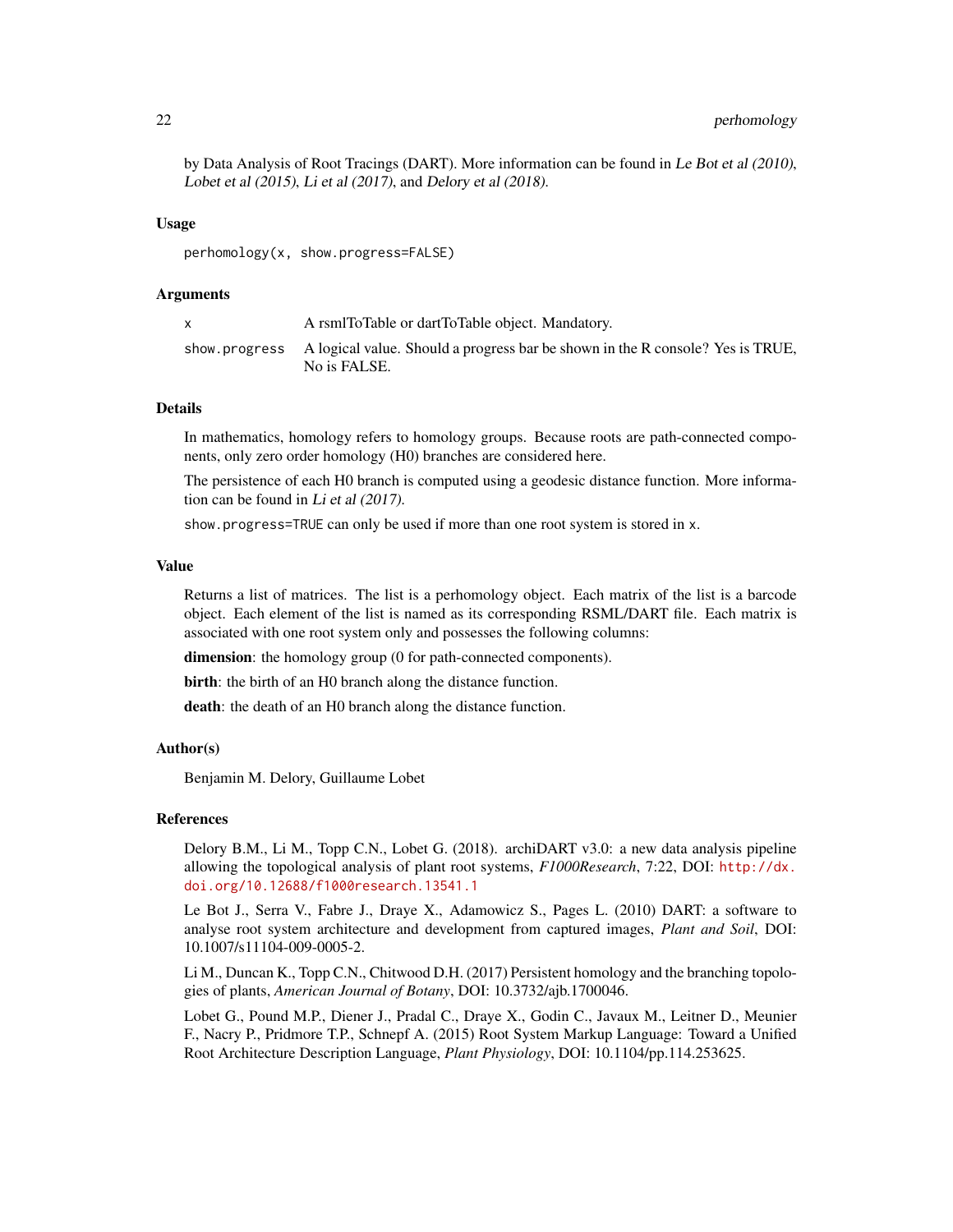# <span id="page-22-0"></span>plot.barcode 23

# See Also

[dartToTable](#page-15-1), [rsmlToTable](#page-25-1), [plot.barcode](#page-22-1).

#### Examples

```
## Locate folder with RSML file
path <- system.file("extdata", package="archiDART")
table<-rsmlToTable(inputrsml=path, unitlength="cm", rsml.date="age")
#Persistent homology
ph1<-perhomology(table)
plot(ph1$'monocot-archisimple_1', las=1, xlab="Geodesic distance (cm)")
```
<span id="page-22-1"></span>plot.barcode *Plot the Persistence Barcode*

# Description

Plot the persistence barcode of the topology of a root system. More information can be found in Li et al (2017) and Delory et al (2018).

#### Usage

## S3 method for class 'barcode' plot(x, xlab=NULL, ylab=NULL, ...)

# Arguments

| x                       | A barcode object. Mandatory.                      |
|-------------------------|---------------------------------------------------|
| xlab                    | A character string giving a label for the X axis. |
| ylab                    | A character string giving a label for the Y axis. |
| $\cdot$ $\cdot$ $\cdot$ | Additional graphical parameters.                  |

# Value

Returns a plot.

#### Author(s)

Benjamin M. Delory, Guillaume Lobet

# References

Delory B.M., Li M., Topp C.N., Lobet G. (2018). archiDART v3.0: a new data analysis pipeline allowing the topological analysis of plant root systems, *F1000Research*, 7:22, DOI: [http://dx.](http://dx.doi.org/10.12688/f1000research.13541.1) [doi.org/10.12688/f1000research.13541.1](http://dx.doi.org/10.12688/f1000research.13541.1)

Li M., Duncan K., Topp C.N., Chitwood D.H. (2017) Persistent homology and the branching topologies of plants, *American Journal of Botany*, DOI: 10.3732/ajb.1700046.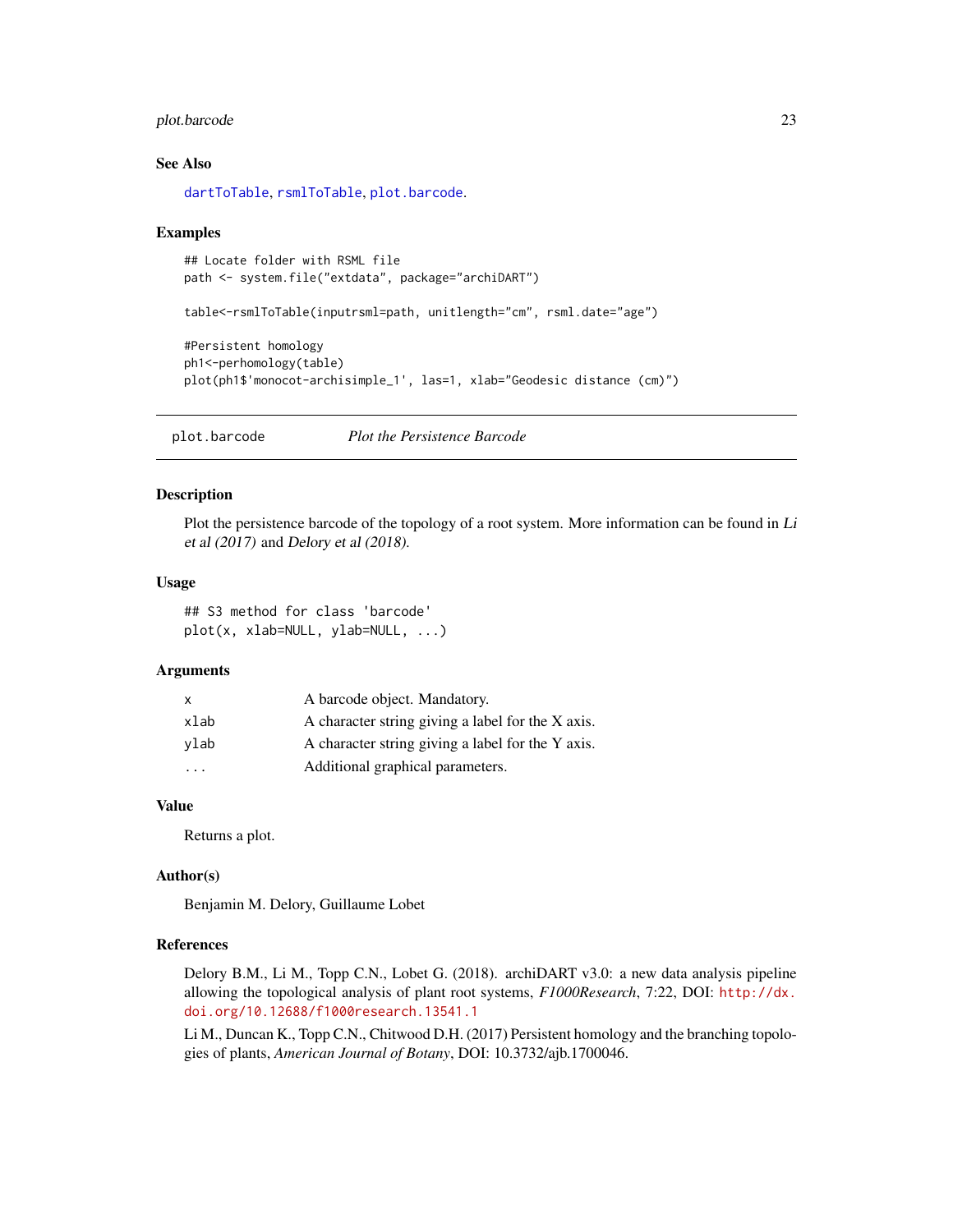# <span id="page-23-0"></span>See Also

[perhomology](#page-20-1), [par](#page-0-0).

# Examples

```
## Locate folder with RSML file
path <- system.file("extdata", package="archiDART")
table<-rsmlToTable(inputrsml=path, unitlength="cm", rsml.date="age")
#Persistent homology
ph<-perhomology(table)
#Plot the barcode
```

```
plot(ph$'monocot-archisimple_1', las=1, xlab="Geodesic distance (cm)")
```
#### root *Computing Attributes for Each Root*

# Description

Computing attributes for each individual root using root system architecture data encoded with the Root System Markup Language (RSML) or exported by Data Analysis of Root Tracings (DART). More information can be found in Le Bot et al (2010), Lobet et al (2015), and Delory et al (2018).

# Usage

```
root(x, unitangle="d", vertical3d="y", last=TRUE, show.progress=FALSE)
```
### **Arguments**

| x             | A rsmlToTable or dartToTable object. Mandatory.                                                                                                                                                             |
|---------------|-------------------------------------------------------------------------------------------------------------------------------------------------------------------------------------------------------------|
| unitangle     | A character string specifying the unit that must be used to express the calculated<br>angles. The value acceptable for this argument could be either "d" for degrees<br>(default value) or "r" for radians. |
| vertical3d    | The vertical axis for 3D RSA data $(x, y, or z)$ .                                                                                                                                                          |
| last          | Should the calculations be performed for the last observation date only? Yes is<br>TRUE, No is FALSE.                                                                                                       |
| show.progress | A logical value. Should a progress bar be shown in the R console? Yes is TRUE,<br>No is FALSE.                                                                                                              |

# Details

If a rsmlToTable object was created with rsml.connect=FALSE, DBase values are approximated by the distance between the parent root base and the point located on the mother root that is closest to the point starting a lateral root.

show.progress=TRUE can only be used if more than one root system is stored in x.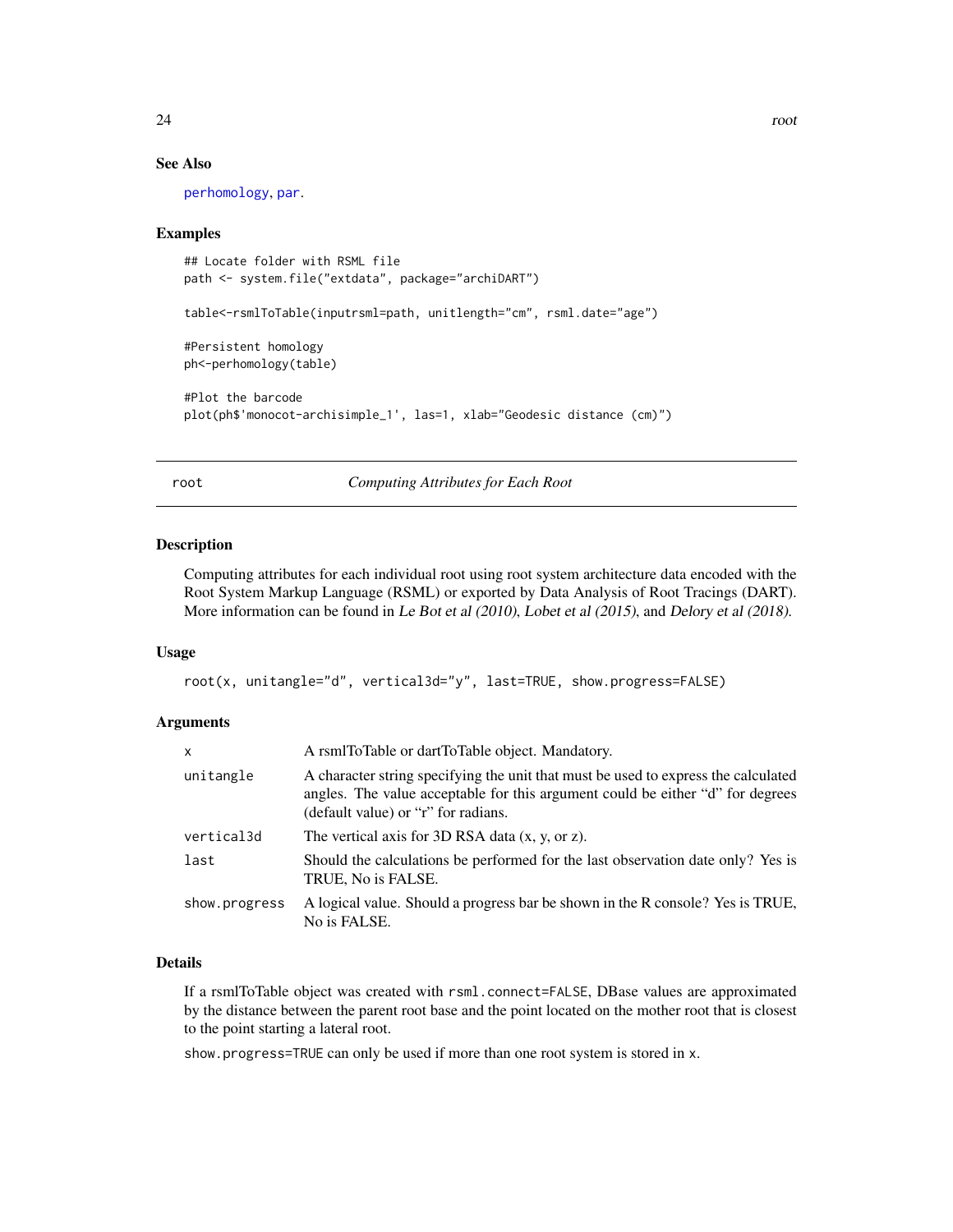<span id="page-24-0"></span>root 25

# Value

Returns a data frame. Each line of the data frame gives the attributes of one root. The data frame includes the following columns:

file: the name of each DART or RSML file.

plant: the plant identification number. Only if x is a rsmlToTable object.

root: the root identification number.

order: the root branching order.

parentroot: the identification number of the parent root.

time: the root system age.

**DBase:** the distance between the branching point to the parent root base.

length: the root length.

mean.diameter: the mean root diameter. Only if x is a rsmlToTable object.

sd.diameter: the standard deviation of the root diameter. Only if x is a rsmlToTable object.

nlat: the number of lateral roots.

branching.angle: the branching angle expressed in unitangle.

tortuosity: the ratio of the final root length to the Euclidean distance between the branching point and the apex of the root.

growth: the growth rate.

surface: the total root surface area. Only if x is a rsmlToTable object.

volume: the total root volume. Only if x is a rsmlToTable object.

lauz: the length of the unbranched apical zone (see Pages et al (2010)).

# Author(s)

Benjamin M. Delory, Guillaume Lobet

# References

Delory B.M., Li M., Topp C.N., Lobet G. (2018). archiDART v3.0: a new data analysis pipeline allowing the topological analysis of plant root systems, *F1000Research*, 7:22, DOI: [http://dx.](http://dx.doi.org/10.12688/f1000research.13541.1) [doi.org/10.12688/f1000research.13541.1](http://dx.doi.org/10.12688/f1000research.13541.1)

Le Bot J., Serra V., Fabre J., Draye X., Adamowicz S., Pages L. (2010) DART: a software to analyse root system architecture and development from captured images, *Plant and Soil*, DOI: 10.1007/s11104-009-0005-2.

Lobet G., Pound M.P., Diener J., Pradal C., Draye X., Godin C., Javaux M., Leitner D., Meunier F., Nacry P., Pridmore T.P., Schnepf A. (2015) Root System Markup Language: Toward a Unified Root Architecture Description Language, *Plant Physiology*, DOI: 10.1104/pp.114.253625.

Pages L., Serra V., Draye X., Doussan C., Pierret A. (2010) Estimating root elongation rates from morphological measurements of the root tip, *Plant and Soil*, DOI: 10.1007/s11104-009-0079-x.

# See Also

[dartToTable](#page-15-1), [rsmlToTable](#page-25-1).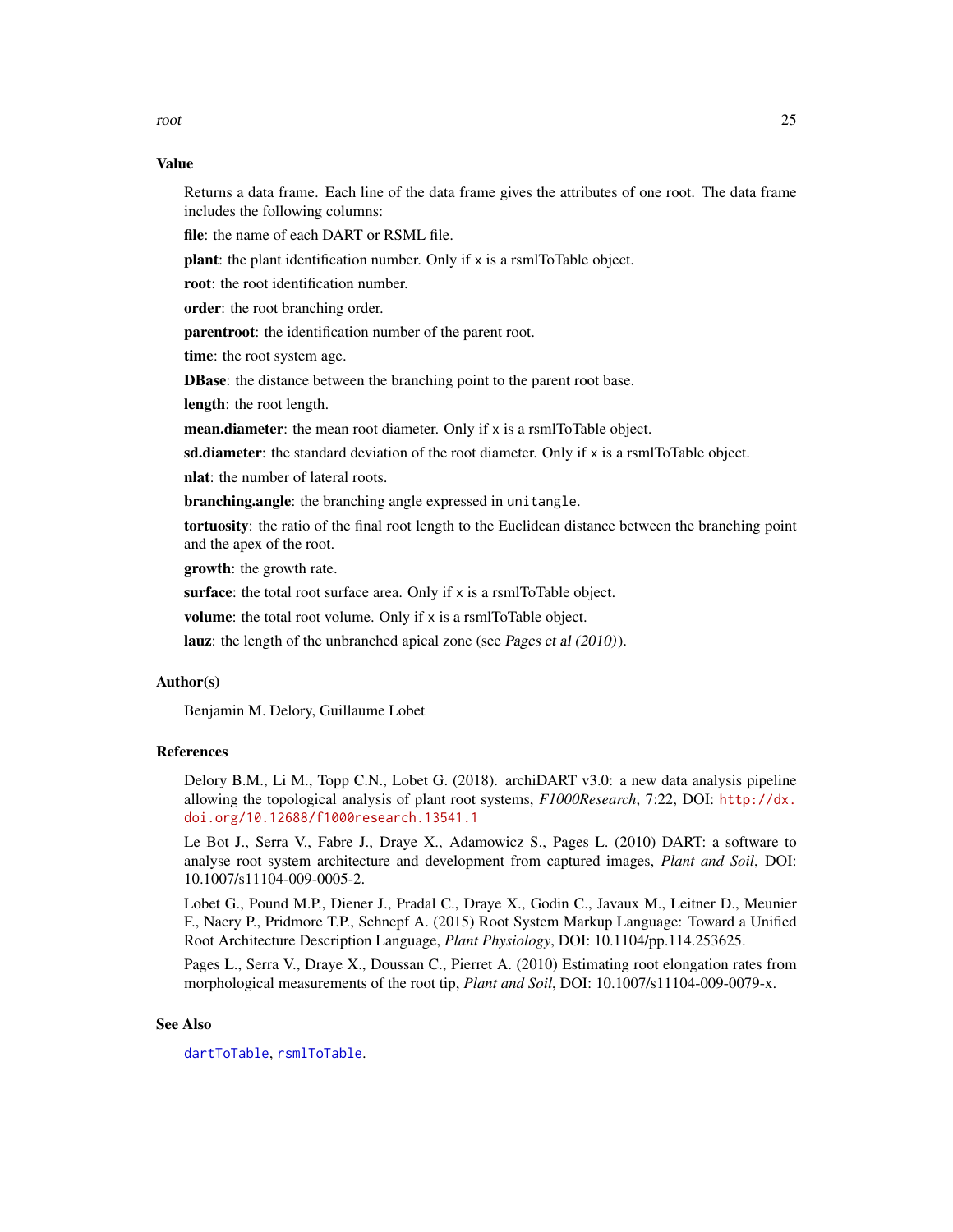# Examples

```
## Locate folder with RSML file
path <- system.file("extdata", package="archiDART")
table<-rsmlToTable(inputrsml=path, unitlength="cm", rsml.date="age")
#Compute attributes for all observation dates
roots<-root(x=table, last=FALSE)
```
<span id="page-25-1"></span>rsmlToTable *Import RSML Files Into a Single Data Frame*

# Description

Import RSML files located in a folder into a single data frame. More information about RSML files can be found in Lobet et al (2015) and Delory et al (2018).

# Usage

```
rsmlToTable(inputrsml, unitlength="px", rsml.date=NULL, rsml.connect=TRUE,
           vertical3d="y", unitangle="d", fitter=FALSE, show.progress=FALSE)
```
# Arguments

| inputrsml     | A character string specifying the path to the folder containing the RSML files.<br>Mandatory.                                                                                                                                                                                                                                                               |
|---------------|-------------------------------------------------------------------------------------------------------------------------------------------------------------------------------------------------------------------------------------------------------------------------------------------------------------------------------------------------------------|
| unitlength    | A character string specifying the unit of length that must be used in the final<br>data frame. The value acceptable for this argument could be either "px" for<br>pixels, "cm" for centimetres or "mm" for millimetres. The function will use the<br>metadata inside each RSML file (unit and resolution) to make the conversion.                           |
| rsml.date     | A numeric value specifying the root system age (the unit of time is defined<br>by the user). If rsml.date=NULL (default), a default value of 1 is used by the<br>function. If the root system age is stored as a continuous function along the root<br>segments, a character string specifying the name/label of the function can be<br>used (see details). |
| rsml.connect  | A logical value. Mandatory. If TRUE (default), the lateral roots are connected to<br>their parent root (see details). If FALSE, no connection is made between daughter<br>and mother roots.                                                                                                                                                                 |
| vertical3d    | The vertical axis for 3D RSA data $(x, y, or z)$ .                                                                                                                                                                                                                                                                                                          |
| unitangle     | A character string specifying the unit that must be used to express the calculated<br>angles. The value acceptable for this argument could be either "d" for degrees<br>(default value) or "r" for radians.                                                                                                                                                 |
| fitter        | A logical value. Should the Fitter topological indices be computed? Yes is<br>TRUE, No is FALSE. See details.                                                                                                                                                                                                                                               |
| show.progress | A logical value. Should a progress bar be shown in the R console? Yes is TRUE,<br>No is FALSE.                                                                                                                                                                                                                                                              |

<span id="page-25-0"></span>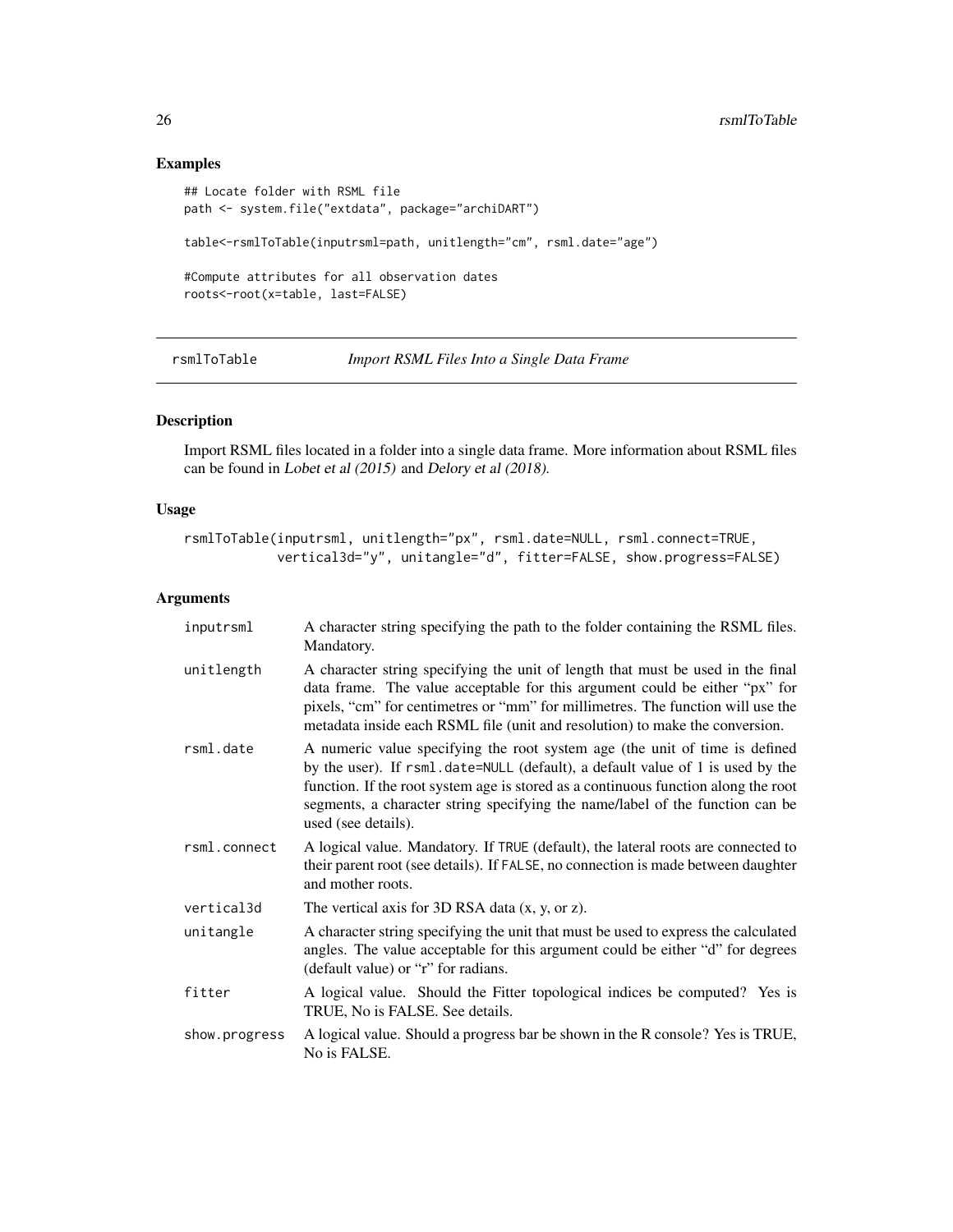#### rsmlToTable 27

#### Details

To run rsmlToTable efficiently, RSML (.rsml) files must have been saved with their appropriate extension.

The argument rsml.date is used to create a tps file for each root system located in inputrsml. If the root system age is stored as a continuous function along the root segments, the rsml.date argument can be a character string specifying the name/label of the function. For instance, the root system age at the first apparition of each node is stored as a continuous function called "age" in RSML files containing RSA data simulated with the ArchiSimple model (Pages et al (2013)). The "age" function attaches the root system age along the root segments, so that each node is associated with one age value. An RSML library containing 3D RSA data simulated with ArchiSimple is available here: <https://doi.org/10.5281/zenodo.208214>.

The rsml.connect argument can be used to connect the lateral roots to their corresponding mother root. If rsml.connect=TRUE, each point starting a lateral root is connected to the nearest point located on its mother root. DBase is approximated by the distance between the parent root base and the point located on the mother root that is closest to the point starting a lateral root. Using RSML files, only RSA data associated with roots possessing a branching order lower or equal to 7 are used for the computation of RSA traits.

show.progress=TRUE can only be used if more than one RSML file is stored in inputrsml.

If fitter=TRUE, topological indices described in Fitter (1986, 1987) will be calculated. Here, we define each topological index as in Fitter (1986, 1987). We recommend the reading of these papers for more information.

The magnitude of a link is equal to the number of external links that feed into that link.

The path length of a link is equal to the number of links between a given link and the root system base.

#### Value

Returns a rsmlToTable object. Each line of the data frame gives the attributes of one segment. The data frame includes the following columns:

file: the name of each RSML file located in inputrsml.

plant: the plant identification number.

root: the root identification number.

order: the root branching order.

parentroot: the identification number of the parent root.

time: the date of apparition.

bran: the branching state ('true' denotes a branching link while 'false' denotes a continuing link).

apic: the apical state ('true' denotes a segment ending a root).

x1: the X coordinate of the node starting the segment (expressed in unitlength).

y1: the Y coordinate of the node starting the segment (expressed in unitlength).

z1: the Z coordinate of the node starting the segment (expressed in unitlength).

x2: the X coordinate of the node ending the segment (expressed in unitlength).

y2: the Y coordinate of the node ending the segment (expressed in unitlength).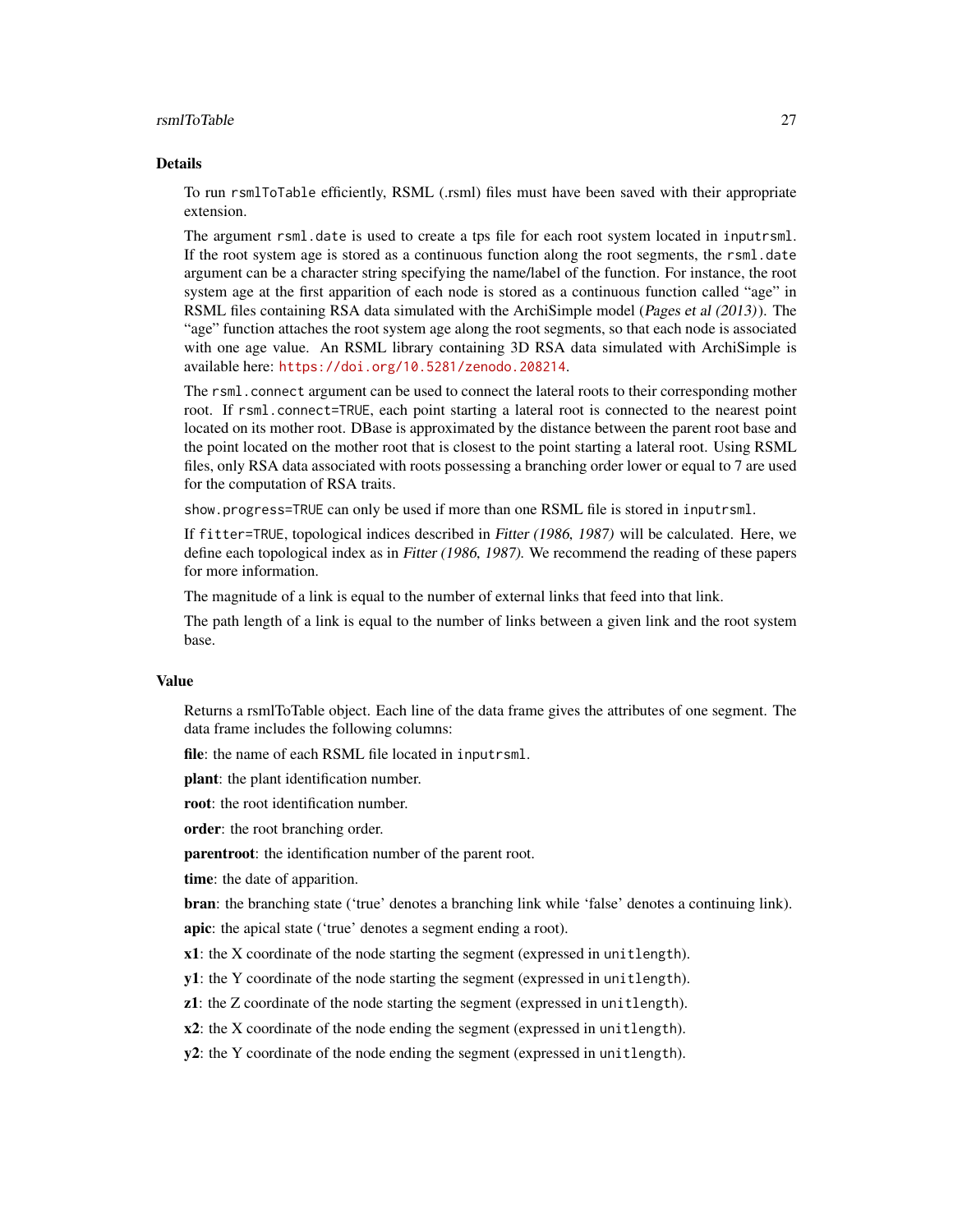z2: the Z coordinate of the node ending the segment (expressed in unitlength).

diameter1: the root diameter at the node starting the segment (expressed in unitlength).

diameter2: the root diameter at the node ending the segment (expressed in unitlength).

length: the length of the segment (expressed in unitlength).

blength: the cumulative length measured along each root (expressed in unitlength).

surface: the surface area of the root segment (expressed in unitlength<sup>^2</sup>).

volume: the volume of the root segment (expressed in unitlength<sup>3</sup>).

orientation: the angle between each segment and a vertical direction vector (expressed in unitangle).

growth: the growth rate value of each segment (expressed in unitlength).

geodesic: the geodesic distance measured along the roots (expressed in unitlength).

magnitude: the magnitude of the segment. See details for more information. Computed only if fitter=TRUE.

pathlength: the path length of the segment. See details for more information. Computed only if fitter=TRUE.

# Author(s)

Benjamin M. Delory, Guillaume Lobet

#### References

Delory B.M., Baudson C., Brostaux Y., Lobet G., du Jardin P., Pages L., Delaplace P. (2016) archi-DART: an R package for the automated computation of plant root architectural traits, *Plant and Soil*, DOI: 10.1007/s11104-015-2673-4.

Delory B.M., Li M., Topp C.N., Lobet G. (2018). archiDART v3.0: a new data analysis pipeline allowing the topological analysis of plant root systems, *F1000Research*, 7:22, DOI: [http://dx.](http://dx.doi.org/10.12688/f1000research.13541.1) [doi.org/10.12688/f1000research.13541.1](http://dx.doi.org/10.12688/f1000research.13541.1)

Fitter A.H. (1986) The topology and geometry of plant root systems: influence of watering rate on root system topology in *Trifolium pratense*, *Annals of Botany*, 58, 91-101.

Fitter A.H. (1987) An architectural approach to the comparative ecology of plant root systems, *New Phytologist*, 106, 61-77.

Lobet G., Pound M.P., Diener J., Pradal C., Draye X., Godin C., Javaux M., Leitner D., Meunier F., Nacry P., Pridmore T.P., Schnepf A. (2015) Root System Markup Language: Toward a Unified Root Architecture Description Language, *Plant Physiology*, DOI: 10.1104/pp.114.253625.

Pages L., Becel C., Boukcim H., Moreau D., Nguyen C., Voisin, A-S. (2013) Calibration and evaluation of ArchiSimple, a simple model of root system architecture, *Ecological Modelling*, DOI: 10.1016/j.ecolmodel.2013.11.014.

# Examples

```
## Locate folder with RSML file
path <- system.file("extdata", package="archiDART")
```
table<-rsmlToTable(inputrsml=path, unitlength="cm", rsml.date="age")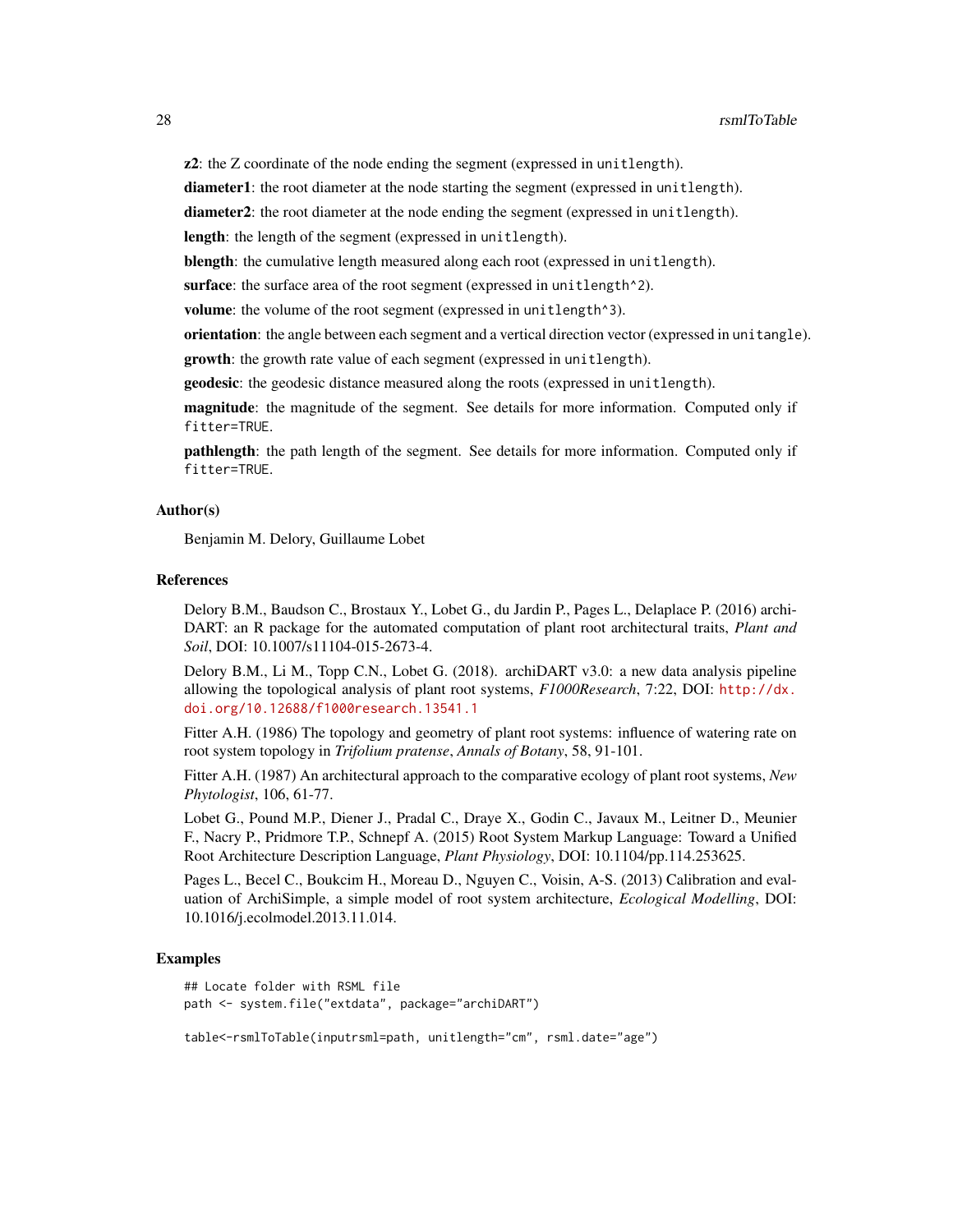<span id="page-28-0"></span>

# Description

Calculation of root system architecture (RSA) parameters describing the directions and the trajectories of the root system growth using Data Analysis of Root Tracings (DART) output files and RSA data encoded with the Root System Markup Language (RSML). This function allows the calculation of the branching angle of each daughter root on its corresponding mother root, statistical parameters describing the curvature of each root constituting a vectorized root system, and the root tip angles relative to a vertical direction vector at each observation date. More information can be found in Delory et al (2016), Le Bot et al (2010), and Lobet et al (2015).

# Usage

trajectory(inputrac=NULL, inputlie=NULL, inputtps=NULL, inputrsml=NULL, res=NULL, unitlength="px", unitangle="d", rotation=0, l.brangle, l.curv, l.tipangle, rsml.date=NULL, vertical3d="y", plot=NULL, twod=NULL, colangle=NULL, export.colors=FALSE, BRscale=NULL, main=NULL, xlim=NULL, ylim=NULL, zlim=NULL, xlab=NULL, ylab=NULL, zlab=NULL, ...)

# Arguments

| inputrac   | A character string specifying the path to the folder containing the rac files cre-<br>ated by DART. This argument could be the same as inputlie/inputtps/inputrsml.                                                                                                                                                                                                                                                                                                                                                                                                                                                                                                   |
|------------|-----------------------------------------------------------------------------------------------------------------------------------------------------------------------------------------------------------------------------------------------------------------------------------------------------------------------------------------------------------------------------------------------------------------------------------------------------------------------------------------------------------------------------------------------------------------------------------------------------------------------------------------------------------------------|
| inputlie   | A character string specifying the path to the folder containing the lie files created<br>by DART. This argument could be the same as inputrac/inputtps/inputrsml.                                                                                                                                                                                                                                                                                                                                                                                                                                                                                                     |
| inputtps   | A character string specifying the path to the folder containing the tps files cre-<br>ated by DART. This argument could be the same as inputrac/inputlie/inputrsml.                                                                                                                                                                                                                                                                                                                                                                                                                                                                                                   |
| inputrsml  | A character string specifying the path to the folder containing the RSML files.<br>This argument could be the same as inputrac/inputlie/inputtps.                                                                                                                                                                                                                                                                                                                                                                                                                                                                                                                     |
| res        | Mandatory for DART files only. If images were acquired with a flatbed scan-<br>ner: a numeric value specifying the resolution of the images used to vectorize<br>the root systems with DART (resolution is expressed in dots/inch). If images<br>were acquired with a digital camera: the ratio between the length of a refer-<br>ence object located on the image expressed in pixels and the actual length of the<br>same object expressed in inches. For DART files, this argument must be speci-<br>fied if unitlength="mm" or unitlength="cm". For RSML files, the resolution<br>is imported from the metadata and does not need to be specified as an argument. |
| unitlength | A character string specifying the unit of length that must be used to express the<br>results. The value acceptable for this argument could be either "px" for pixels,<br>"cm" for centimetres or "mm" for millimetres.                                                                                                                                                                                                                                                                                                                                                                                                                                                |
| unitangle  | A character string specifying the unit that must be used to express the calculated<br>angles. The value acceptable for this argument could be either "d" for degrees<br>(default value) or "r" for radians.                                                                                                                                                                                                                                                                                                                                                                                                                                                           |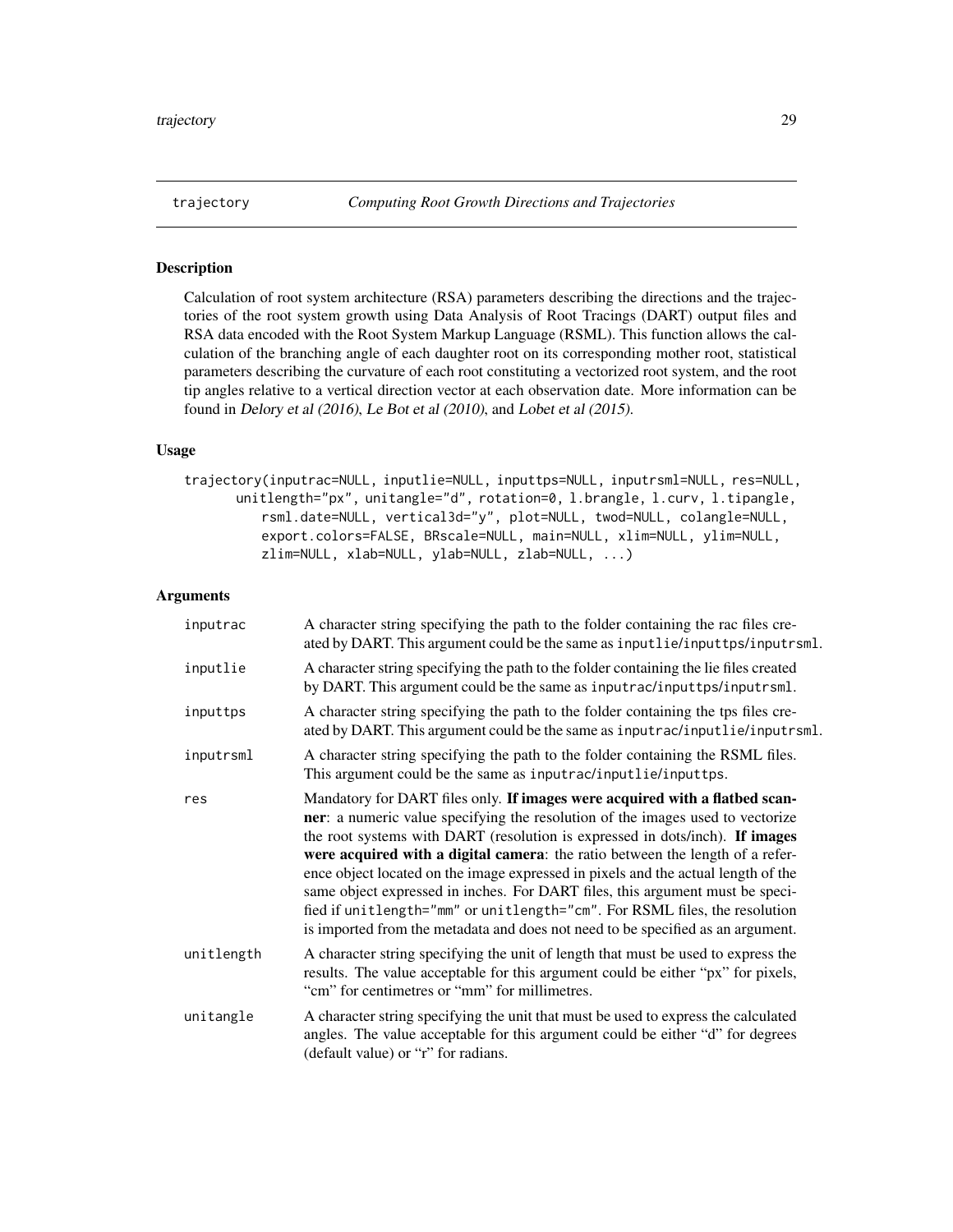| rotation      | A numeric value specifying the angle (expressed in unitangle) that must be<br>used to perform a clockwise rotation of 2D root systems (see details).                                                                                                                                                                                                                        |
|---------------|-----------------------------------------------------------------------------------------------------------------------------------------------------------------------------------------------------------------------------------------------------------------------------------------------------------------------------------------------------------------------------|
| 1.brangle     | A numeric value specifying the minimum root length used to calculate the branch-<br>ing angle of a daughter root on its corresponding mother root (see details).                                                                                                                                                                                                            |
| $l.$ curv     | A numeric value specifying the distance used to place equidistantly spaced inter-<br>polated points along each root before calculating the angles between the direc-<br>tion vectors of the successive links constituting a vectorized root (see details).                                                                                                                  |
| l.tipangle    | A numeric value specifying the distance between the root tip and an interpolated<br>point located along a root. Each interpolated point is used by the function to<br>calculate a direction vector following the root growth direction near the apex<br>prior to the calculation of the root tip angle relative to a vertical direction vector<br>at each observation date. |
| rsml.date     | Only used for RSML files. A numeric value specifying the root system age<br>(the unit of time is defined by the user). If rsml.date=NULL, a default value<br>of 1 is used by the function. If the root system age is stored as a continuous<br>function along the root segments, a character string specifying the name/label of<br>the function can be used (see details). |
| vertical3d    | The vertical axis for 3D RSA data $(x, y, or z)$ .                                                                                                                                                                                                                                                                                                                          |
| plot          | Either "branching" or "direction". If plot="branching", each root is plotted<br>with a color code depending on the value of its branching angle. If plot="direction",<br>each root is plotted with a color code depending on the value of its growth di-<br>rection angle.                                                                                                  |
| twod          | When RSML files contain 3D RSA data, should the root systems be plotted in<br>2D? This argument can be NULL (3D plots) or a character vector giving the<br>name of the axes to plot (can be $c("x", "y"), c("x", "z"),$ or $c("y", "z").$ ).                                                                                                                                |
| colangle      | A vector specifying the color(s) that must be used to plot the root system(s).<br>trajectory interpolates the color(s) contained in colangle between the mini-<br>mum and the maximum values of the computed standardized angle matrix (if<br>is.null(BRscale)=TRUE) or between min(BRscale) and max(BRscale) (if<br>is.null(BRscale)=FALSE).                               |
| export.colors | A logical value. Should the color values be exported?                                                                                                                                                                                                                                                                                                                       |
| BRscale       | A numeric vector (length=2) specifying the minimum and the maximum angle<br>values (expressed in unitangle) that must be used to plot each vectorized root<br>system.                                                                                                                                                                                                       |
| main          | A character string giving a main title for the plot. When is . null (main)=TRUE,<br>the default title for each plot is the name of the corresponding lie/RSML file.                                                                                                                                                                                                         |
| xlim          | A numeric vector (length=2) giving the $X$ limits of the plot using the same unit<br>as unitlength.                                                                                                                                                                                                                                                                         |
| ylim          | A numeric vector (length=2) giving the Y limits of the plot using the same unit<br>as unitlength.                                                                                                                                                                                                                                                                           |
| zlim          | A numeric vector (length=2) giving the Z limits of the plot using the same unit<br>as unitlength.                                                                                                                                                                                                                                                                           |
| xlab          | A character string giving a label for the X axis. When $is. null(xlab)$ =TRUE,<br>the default label for the $X$ axis is $X$ (unitlength).                                                                                                                                                                                                                                   |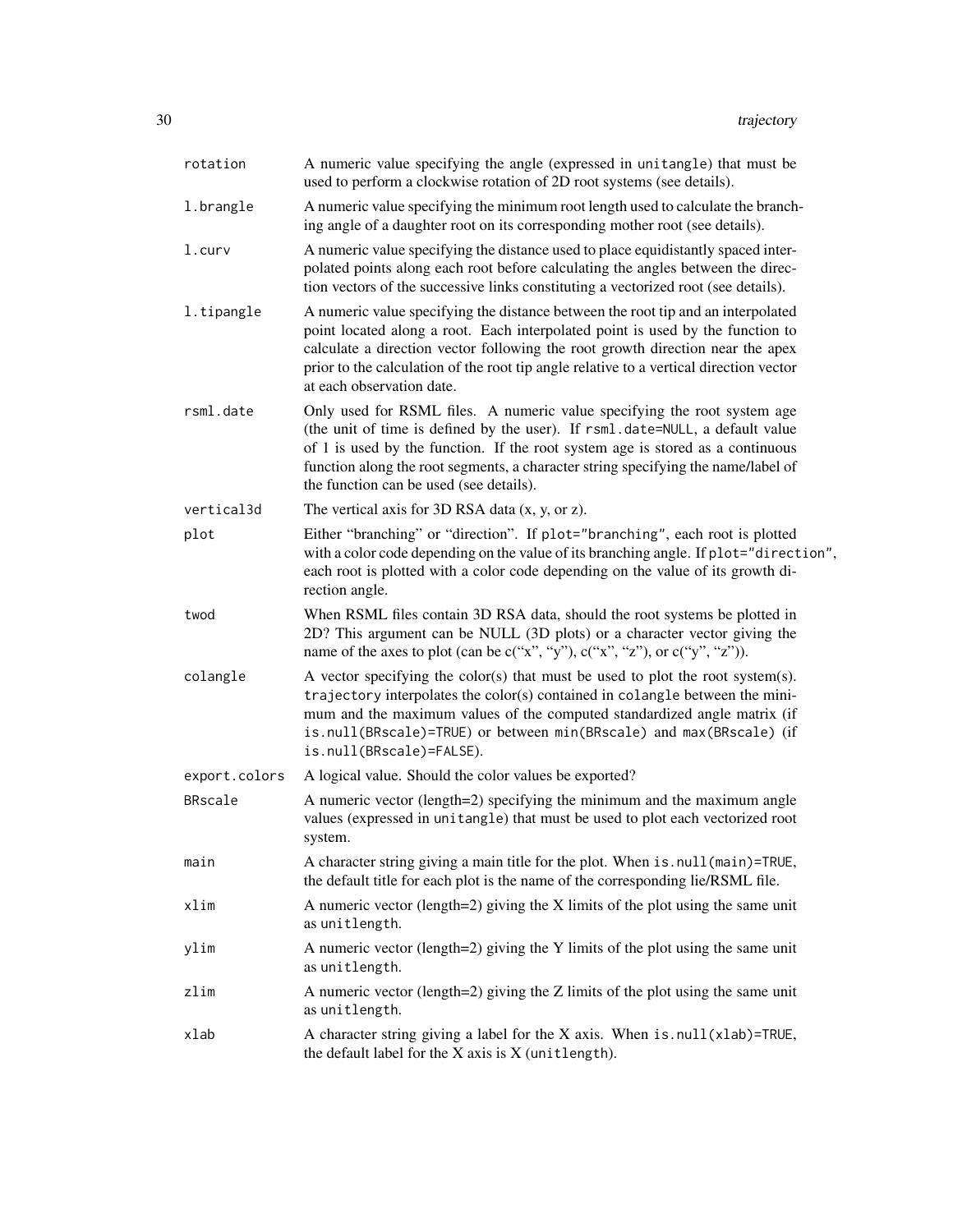#### trajectory 31

| vlab      | A character string giving a label for the Y axis. When is $null(ylab)$ =TRUE,<br>the default label for the Y axis is Y (unit length).     |
|-----------|-------------------------------------------------------------------------------------------------------------------------------------------|
| zlab      | A character string giving a label for the Z axis. When is $null(zlab)$ =TRUE,<br>the default label for the $Z$ axis is $Z$ (unit length). |
| $\ddotsc$ | Additional graphical parameters (see details).                                                                                            |

# Details

To run trajectory efficiently, DART (.rac, .lie or .tps) and RSML (.rsml) files must have been saved with their appropriate extension.

If inputtps contains a single tps file, it is used by trajectory for each lie/rac file located in inputlie/inputrac. The number of lie files in inputlie must be equal to the number of rac files in inputrac and corresponding rac and lie files must have the same name. If inputps contains more than one tps file, the number of tps files in inputtps must be equal to the number of rac/lie files in inputrac/inputlie and corresponding rac/lie and tps files must have the same name.

After reading the RSML files located in inputrsml, the data associated with each root system are converted into data frames possessing the same structure as the lie/rac files created by DART. The trajectory function then uses these data frames to compute RSA traits.

The argument rsml.date is used to create a tps file for each root system located in inputrsml. If the root system age is stored as a continuous function along the root segments, the rsml.date argument can be a character string specifying the name/label of the function. For instance, the root system age at the first apparition of each node is stored as a continuous function called "age" in RSML files containing RSA data simulated with the ArchiSimple model (Pages et al (2013)). The "age" function attaches the root system age along the root segments, so that each node is associated with one age value. An RSML library containing 3D RSA data simulated with ArchiSimple is available here: <https://doi.org/10.5281/zenodo.208214>.

The rsml.connect argument can be used to connect the lateral roots to their corresponding mother root. If rsml.connect=TRUE, each point starting a lateral root is connected to the nearest point located on its mother root. DBase is approximated by the distance between the parent root base and the point located on the mother root that is closest to the point starting a lateral root. Using RSML files, only RSA data associated with roots possessing a branching order lower or equal to 7 are used for the computation of RSA traits.

Due to technical limitations, it is sometimes easier to take a picture of a root system if it is rotated before image acquisition. In this case, the vectorized root system depicts a rotation compared with the natural plant root system. In order to make a correction, one can use rotation to specify an angle value expressed in unitangle to rotate the vectorized root system clockwise before plotting.

Hereafter, we will consider that the normal vector that is orthogonal to a direction vector (a,b) has the following coordinates: (b,-a). The direction of lateral root growth is only computed for 2D root systems. A daughter root is considered to grow at the left side of the mother root if the scalar product between a direction vector (=vector A) going from the branching point (X0) to the following point (Xd) on the daughter root and a vector (=vector B) normal to a direction vector (=vector C) going from the branching point  $(X0)$  to the following point on the mother root  $(Xm)$  is positive. If the scalar product between A and B is negative, the daughter root is considered to grow at the right side of the mother root. If the scalar product between A and B is equal to zero, the calculation of the scalar product between A and B will be performed again using a vector A going from the branching point (X0) to a point located on the daughter root at Xd<-Xd+1 until the calculated scalar product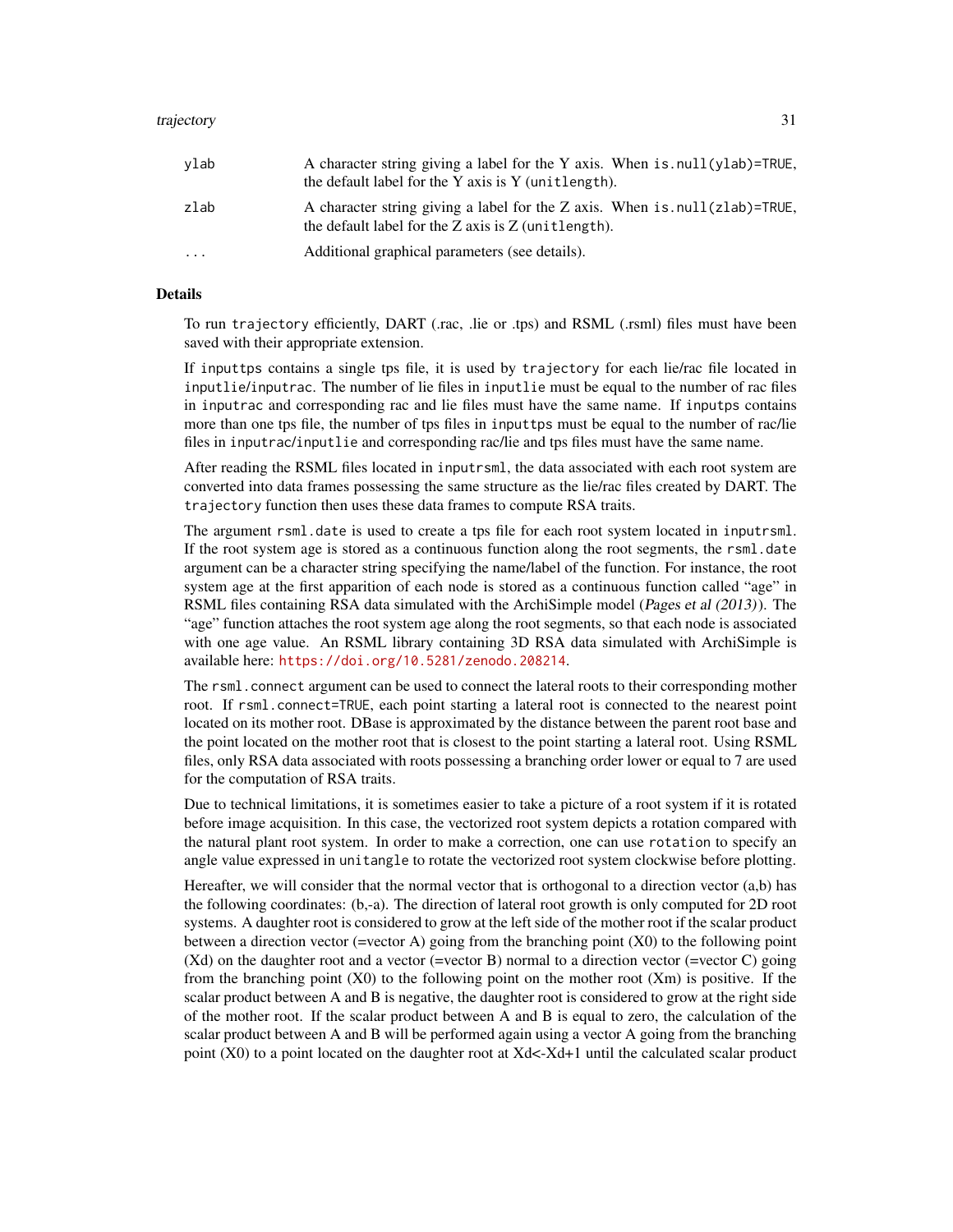is different from zero. If A is always normal to B, a random lateral root growth orientation (either left or right) is defined. See table 2 and figure 1 of Delory et al (2016) for more information.

The branching angle of a daughter root on its mother root is approximated by the angle between two direction vectors going from the branching point to an interpolated point located at a distance l.brangle from the branching point on the mother or on the daughter root, respectively. The distance l.brangle between a branching point and an interpolated point is measured along the mother and the daughter roots. A first-order root having no mother root, the reported angle is the angle measured between a vertical direction vector and a second direction vector going from the first node of the root to an interpolated point located at a distance l.brangle from the first node on the first-order root. If a root has a final length lower than l.brangle, no branching angle can be calculated and the function returns a NA value for Branching.Angle. See table 2 and figure 1 of Delory et al (2016) for more information.

For each root, the growth direction angle is calculated as the angle between a vertical direction vector and a second direction vector going from the branching point to the apex of the root.

The curvature of each root is evaluated by the mean and the standard deviation of the local angles formed by the direction vectors of the successive links constituting a vectorized root. First, the function uses l.curv to interpolate equidistantly spaced points along each root constituting a vectorized root system. Second, the angles between the direction vectors of successive links along each root are calculated. Then, the mean and the standard deviation of the calculated angles are determined for each root. If a root has a final length lower than 2\*l.curv, the function returns a NA value for Mean.Curv and SD.Curv. If a root has a final length lower than  $3*1$ .curv, the function returns a NA value for SD.Curv as no standard deviation can be calculated on a single angle value. See table 2 and figure 1 of Delory et al (2016) for more information.

#### Value

Returns a list including:

root A list of data frames. Each element of the list is named as its corresponding rac/lie/RSML file and contains the following columns: Root (the identification number of each root constituting the vectorized root system), Mother (the parent root identification number), Ord (the branching order), DBase (the distance between the branching point to the parent root base expressed in unitlength), FinalRootLength (the root length at the last observation date expressed in unitlength), Tortuosity (the ratio of the final root length to the Euclidean distance between the branching point and the apex of the root), Orientation (the direction of the lateral root growth; only for 2D root systems), Branching.Angle (the branching angle expressed in unitangle), Growth.Direction (the growth direction angle expressed in unitangle), Mean.Curv (the mean of the local angle values calculated between the direction vectors of the successive links constructed using equidistantly spaced interpolated points along each root of a vectorized root system; the calculated mean is expressed in unitangle), SD.Curv (the standard deviation of the local angle values calculated between the direction vectors of the successive links constructed using equidistantly spaced interpolated points along each root of a vectorized root system; the calculated standard deviation is expressed in unitangle), Colors (if export.colors=TRUE, the colors used to plot each root).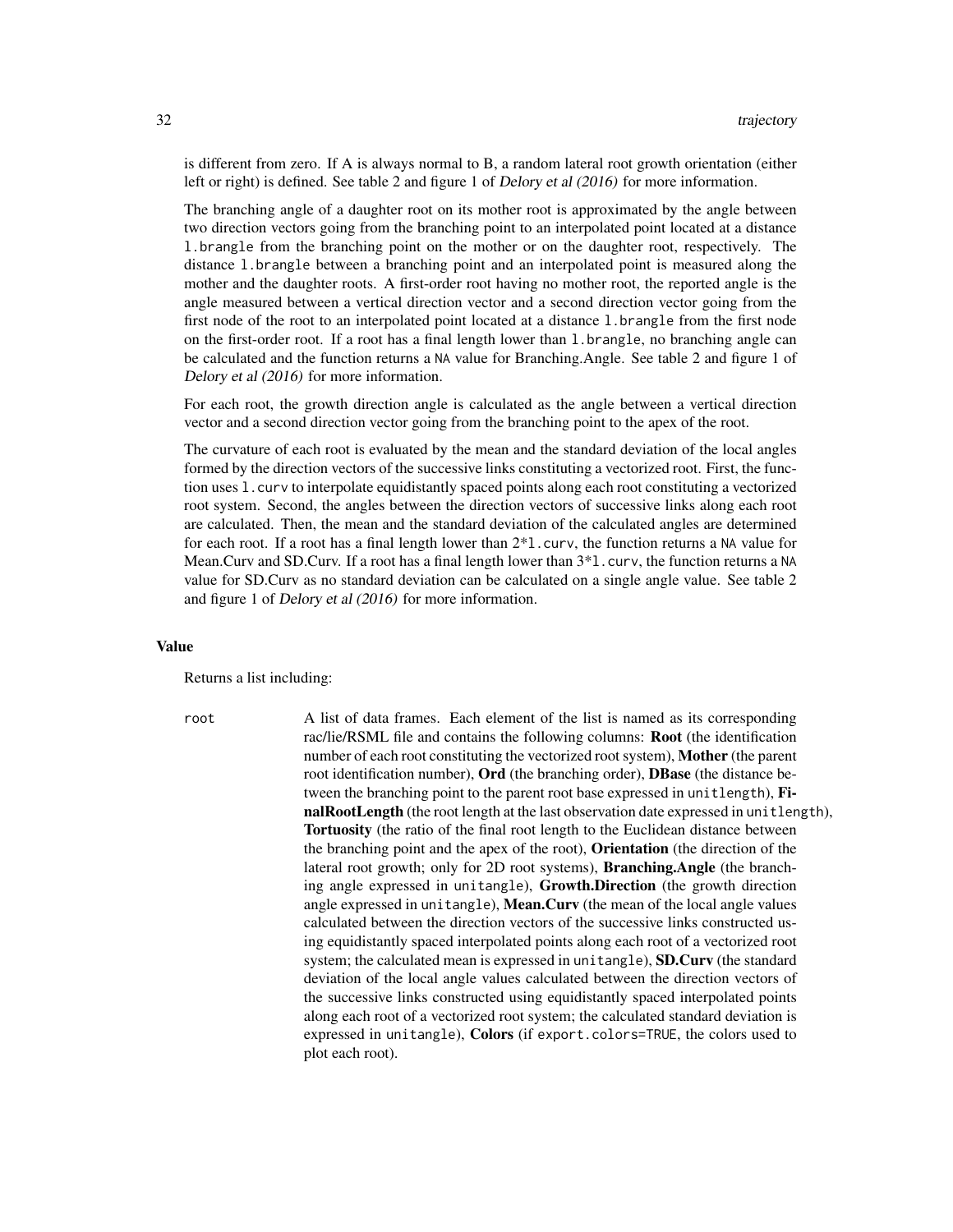#### trajectory 33

tip A list of data frames. Each element of the list is named as its corresponding rac/lie/RSML file and contains the following columns: Root (the identification number of each root constituting the vectorized root system), **Ang.DateX** (the calculated root tip angle relative to a vertical direction vector at the observation date X expressed in unitangle).

# Author(s)

Benjamin M. Delory, Guillaume Lobet, Loic Pages

# References

Delory B.M., Baudson C., Brostaux Y., Lobet G., du Jardin P., Pages L., Delaplace P. (2016) archi-DART: an R package for the automated computation of plant root architectural traits, *Plant and Soil*, DOI: 10.1007/s11104-015-2673-4.

Le Bot J., Serra V., Fabre J., Draye X., Adamowicz S., Pages L. (2010) DART: a software to analyse root system architecture and development from captured images, *Plant and Soil*, DOI: 10.1007/s11104-009-0005-2.

Lobet G., Pound M.P., Diener J., Pradal C., Draye X., Godin C., Javaux M., Leitner D., Meunier F., Nacry P., Pridmore T.P., Schnepf A. (2015) Root System Markup Language: Toward a Unified Root Architecture Description Language, *Plant Physiology*, DOI: 10.1104/pp.114.253625.

Pages L., Becel C., Boukcim H., Moreau D., Nguyen C., Voisin, A-S. (2013) Calibration and evaluation of ArchiSimple, a simple model of root system architecture, *Ecological Modelling*, DOI: 10.1016/j.ecolmodel.2013.11.014.

# Examples

## Locate folder with DART and RSML files path <- system.file("extdata", package="archiDART")

```
##---------------------
## DART and RSML files
##---------------------
```

```
res4 <- trajectory(inputrac=path, inputlie=path, inputtps=path, inputrsml=path, res=75,
unitlength="cm", rsml.date="age", l.brangle=1, l.curv=1, l.tipangle=0.5, vertical3d="y")
```

```
## Distribution of the calculated branching angles
hist(res4$root$ch7$Branching.Angle, breaks=seq(from=0, to=180, by=5),
main="ch7-Branching angle distribution", xlab="Branching angle (d)", las=1,
xaxp=c(0,150,15), xlim=c(0,150))
```

```
## Evolution of the root tip angle for the primary root (black) and the two longest lateral roots
## (green and red)
date<-c(1:31)
plot(date, res4$tip$ch7[1,2:ncol(res4$tip$ch7)], type="l", lwd=2, bty="l",
las=1, ylim=c(0,90), ylab="ch7 - Root tip angle (d)", xlab="Time (Num)", col="black",
main="Root tip angle", yaxp=c(0,90,9))
lines(date, res4$tip$ch7[206,2:ncol(res4$tip$ch7)], lwd=2, col="green")
lines(date, res4$tip$ch7[221,2:ncol(res4$tip$ch7)], lwd=2, col="red")
```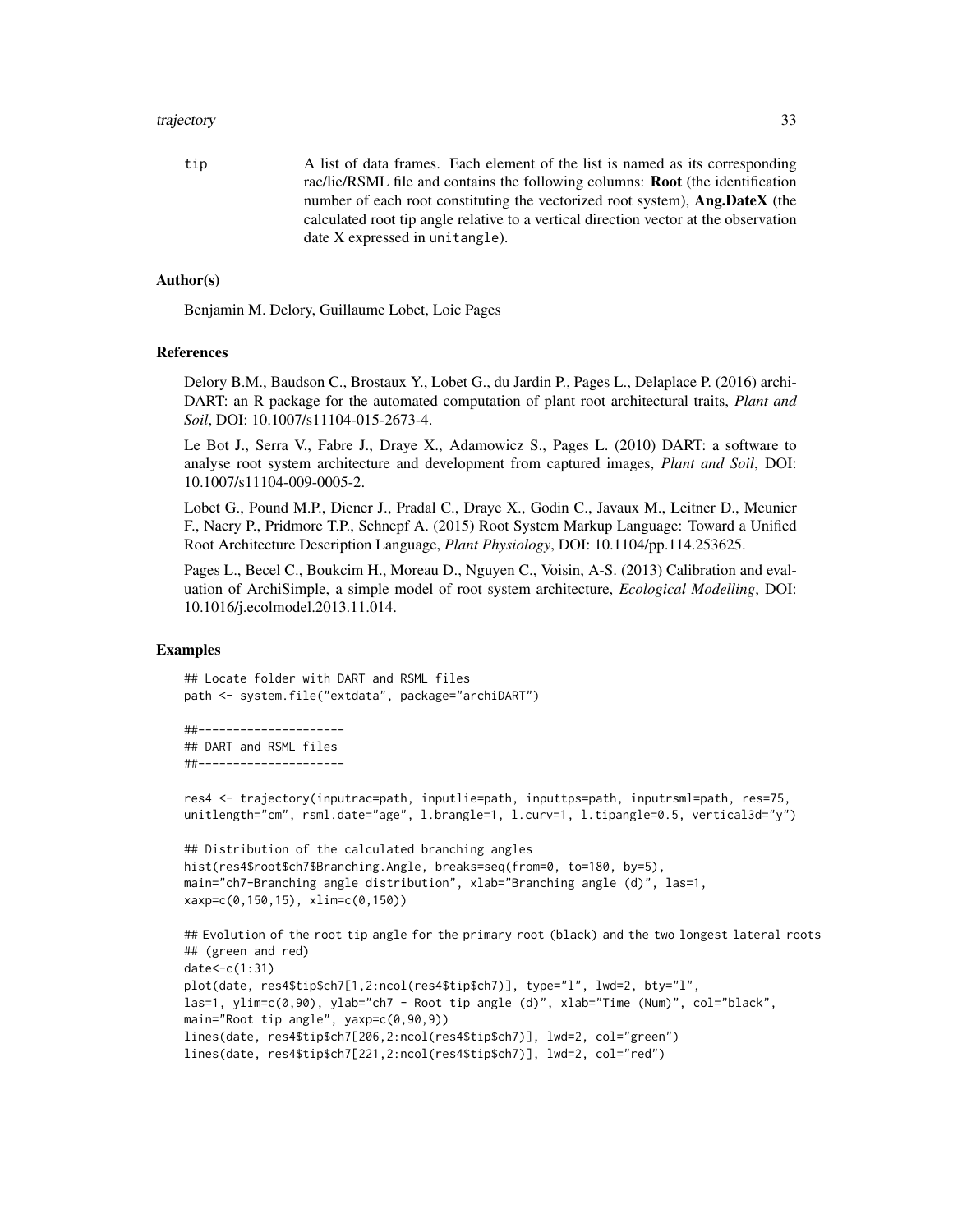```
## Branching angles of lateral roots
monocot<-res4$root$'monocot-archisimple'
data<-data.frame(Factor=c(rep("Monocot", nrow(monocot))), monocot)
boxplot(Branching.Angle[Ord==2]~Factor[Ord==2], data=data, ylab="Branching angle (d)",
ylim=c(45,70), main="Branching angle laterals - Monocot", las=1, outline=FALSE,
range=0, notch=TRUE)
## Evolution of the root tip angle for the first-order roots of the monocot root system
```

```
tip<-res4$tip$'monocot-archisimple'
root<-res4$root$'monocot-archisimple'
date<-c(1:(ncol(tip)-1))
firstorderroots<-which(root$Ord==1)
colors<-colorRampPalette(c("red", "green"))(length(firstorderroots))
```

```
plot(date, tip[1,2:ncol(tip)], type="n", lwd=2, bty="l", las=1, ylim=c(0,90),
yaxp=c(0,90,9), xaxp=c(0,16,16), ylab="Root tip angle (d)", xlab="Time (Num)", col="black",
main="Monocot - Root tip angle first-order roots")
```
for (i in 1:length(firstorderroots)){lines(date, tip[firstorderroots[i], 2:ncol(tip)], lwd=2, col=colors[i])}